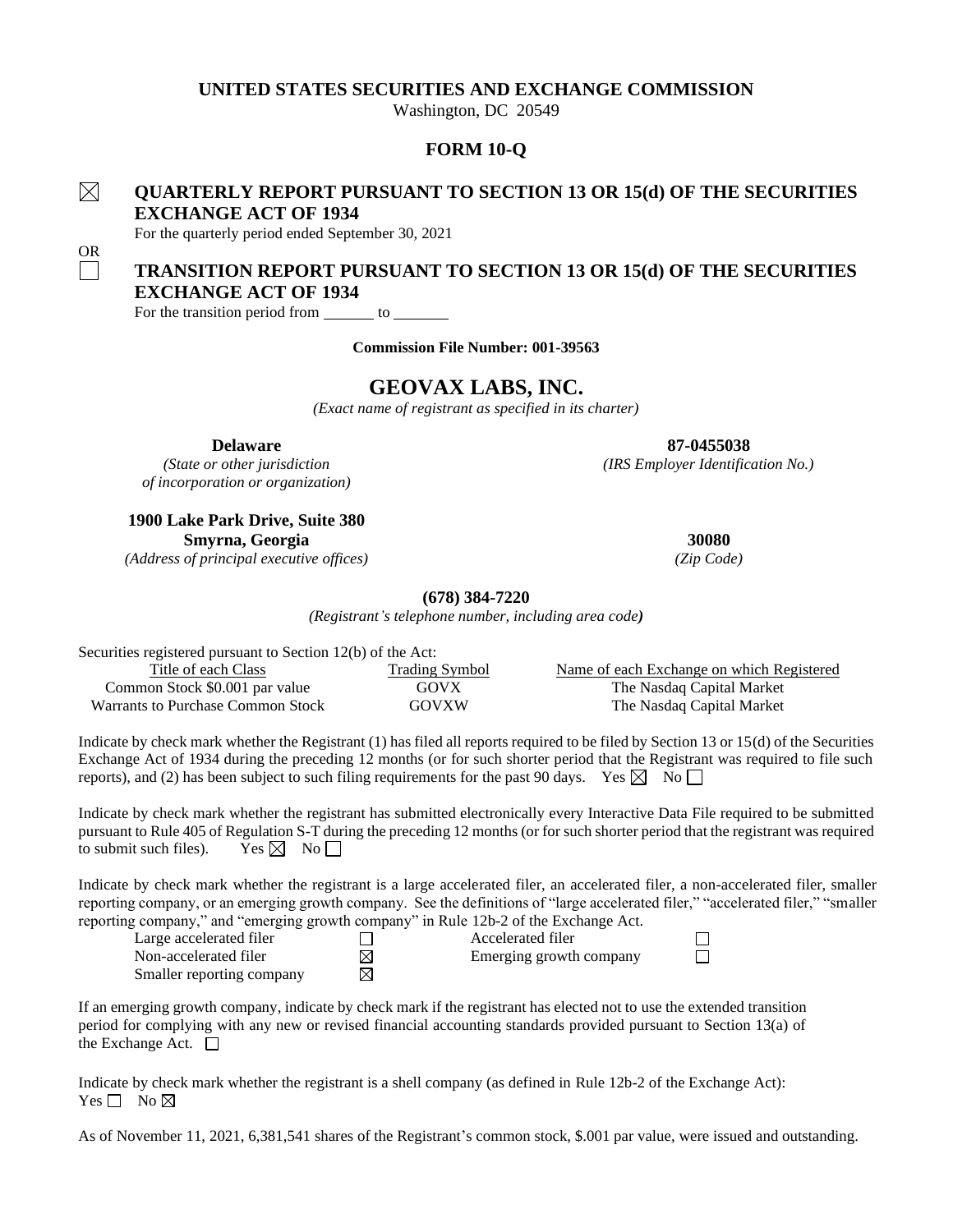# **TABLE OF CONTENTS**

# **PART I – FINANCIAL INFORMATION**

| Item 1            | <b>Condensed Consolidated Financial Statements:</b>                                                                                                                                                  |                |
|-------------------|------------------------------------------------------------------------------------------------------------------------------------------------------------------------------------------------------|----------------|
|                   | Condensed Consolidated Balance Sheets as of September 30, 2021 (unaudited) and December 31, 2020<br>Condensed Consolidated Statements of Operations for the three-month and nine-month periods ended | $\mathbf{1}$   |
|                   | September 30, 2021 and 2020 (unaudited)                                                                                                                                                              | $\overline{c}$ |
|                   | Condensed Consolidated Statements of Changes in Stockholders' Equity (Deficiency)                                                                                                                    |                |
|                   | for the three-month and nine-month periods ended September 30, 2021 and 2020 (unaudited)<br>Condensed Consolidated Statements of Cash Flows for the nine-month periods ended                         | 3              |
|                   | September 30, 2021 and 2020 (unaudited)                                                                                                                                                              | 5              |
|                   | Notes to Condensed Consolidated Financial Statements (unaudited)                                                                                                                                     | 6              |
| Item 2            | Management's Discussion and Analysis of Financial Condition and Results of Operations                                                                                                                | 10             |
| Item 3            | Quantitative and Qualitative Disclosures about Market Risk                                                                                                                                           | 16             |
| Item 4            | <b>Controls and Procedures</b>                                                                                                                                                                       | 16             |
|                   | <b>PART II - OTHER INFORMATION</b>                                                                                                                                                                   |                |
| Item 1            | <b>Legal Proceedings</b>                                                                                                                                                                             | 17             |
| Item 1A           | <b>Risk Factors</b>                                                                                                                                                                                  | 17             |
| Item 2            | Unregistered Sales of Equity Securities and Use of Proceeds                                                                                                                                          | 17             |
| Item 3            | <b>Defaults Upon Senior Securities</b>                                                                                                                                                               | 17             |
| Item 4            | Mine Safety Disclosures                                                                                                                                                                              | 17             |
| Item 5            | Other Information                                                                                                                                                                                    | 17             |
| Item 6            | Exhibits                                                                                                                                                                                             | 18             |
| <b>SIGNATURES</b> |                                                                                                                                                                                                      | 19             |

## Page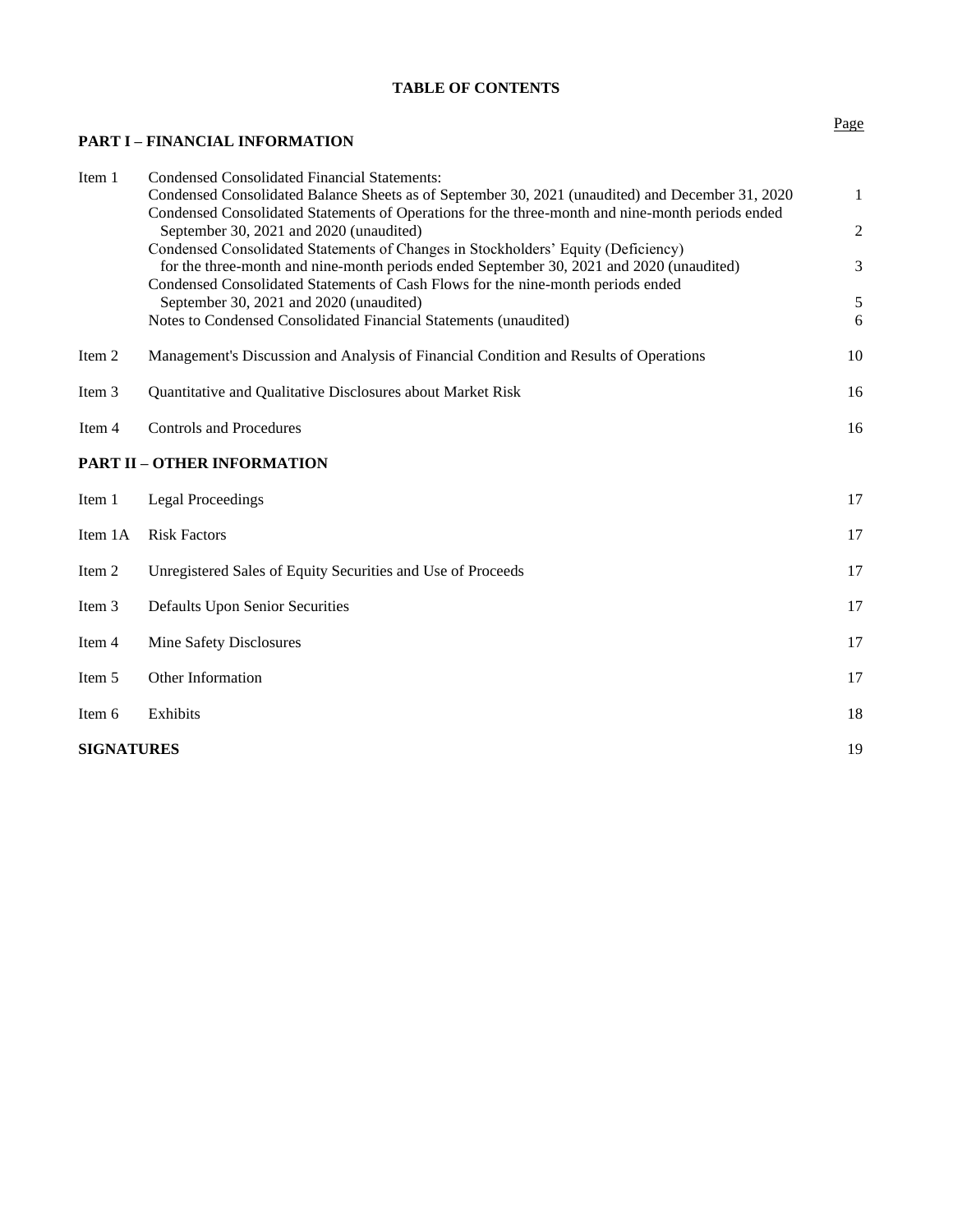# **Part I -- FINANCIAL INFORMATION**

# **Item 1 Financial Statements**

#### **GEOVAX LABS, INC. CONDENSED CONSOLIDATED BALANCE SHEETS**

|                                                             | September 30,<br>2021 | December 31,<br>2020 |
|-------------------------------------------------------------|-----------------------|----------------------|
|                                                             | (unaudited)           |                      |
| <b>ASSETS</b>                                               |                       |                      |
| Current assets:                                             |                       |                      |
| Cash and cash equivalents                                   | \$<br>18,107,019      | \$<br>9,883,796      |
| Grant funds and other receivables                           |                       | 182,663              |
| Prepaid expenses and other current assets                   | 52,818                | 168,689              |
| Total current assets                                        | 18,159,837            | 10,235,148           |
| Property and equipment, net                                 | 168,653               | 147,741              |
| Deposits                                                    | 11,010                | 11,010               |
| Total assets                                                | \$<br>18,339,500      | \$<br>10,393,899     |
| LIABILITIES AND STOCKHOLDERS' EQUITY                        |                       |                      |
| Current liabilities:                                        |                       |                      |
| Accounts payable                                            | \$<br>289,438         | \$<br>267,702        |
| Accrued expenses                                            | 46,212                | 359,281              |
| Current portion of notes payable                            |                       | 183,326              |
| Total current liabilities                                   | 335,650               | 810,309              |
| Note payable, net of current portion                        |                       | 14,738               |
| <b>Total liabilities</b>                                    | 335,650               | 825,047              |
| Commitments (Note 8)                                        |                       |                      |
| Stockholders' equity:                                       |                       |                      |
| Preferred Stock, \$.01 par value:                           |                       |                      |
| Authorized shares - 10,000,000                              |                       |                      |
| Series B convertible preferred stock, \$1,000 stated value; |                       |                      |
| -0- and 100 shares issued and outstanding at                |                       |                      |
| September 30, 2021 and December 31, 2020, respectively      |                       | 76,095               |
| Common stock, \$.001 par value:                             |                       |                      |
| Authorized shares - 600,000,000                             |                       |                      |
| Issued and outstanding shares $-6,381,541$ and 3,834,095 at |                       |                      |
| September 30, 2021 and December 31, 2020, respectively      | 6,382                 | 3,834                |
| Additional paid-in capital                                  | 68,630,363            | 55,294,504           |
| Accumulated deficit                                         | (50, 632, 895)        | (45,805,581)         |
| Total stockholders' equity                                  | 18,003,850            | 9,568,852            |
| Total liabilities and stockholders' equity                  | \$<br>18,339,500      | \$<br>10,393,899     |

See accompanying notes to condensed consolidated financial statements.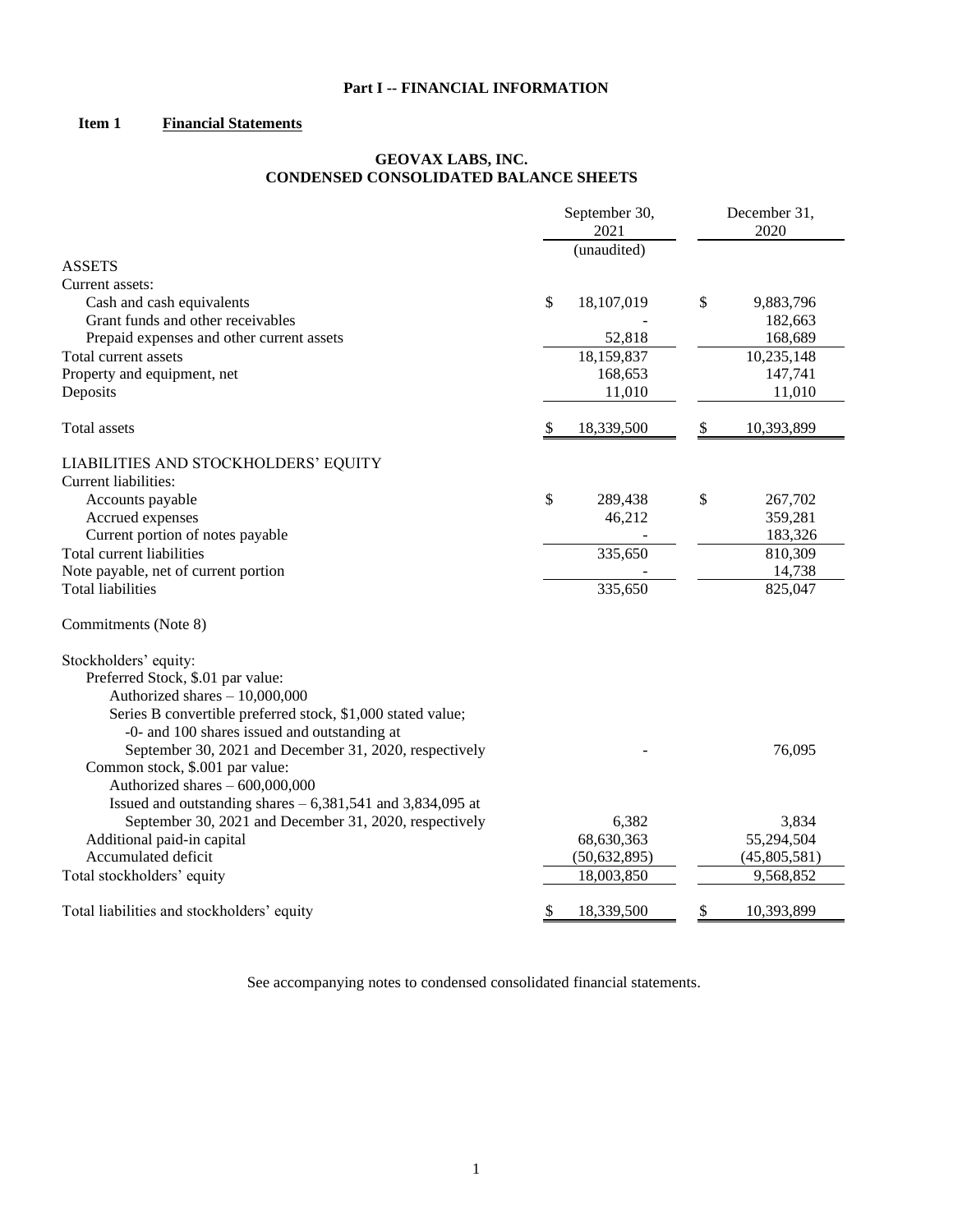#### **GEOVAX LABS, INC. CONDENSED CONSOLIDATED STATEMENTS OF OPERATIONS (Unaudited)**

|                                     | Three Months Ended September 30, |             |    |            |    | Nine Months Ended September 30, |     |             |  |  |
|-------------------------------------|----------------------------------|-------------|----|------------|----|---------------------------------|-----|-------------|--|--|
|                                     |                                  | 2021        |    | 2020       |    | 2021                            |     | 2020        |  |  |
| Grant and collaboration revenue     | \$                               | 30,414      | \$ | 415,458    | \$ | 220,539                         | \$  | 1,572,037   |  |  |
| Operating expenses:                 |                                  |             |    |            |    |                                 |     |             |  |  |
| Research and development            |                                  | 1,224,362   |    | 416,756    |    | 2,659,980                       |     | 1,687,113   |  |  |
| General and administrative          |                                  | 757,432     |    | 435,013    |    | 2,562,641                       |     | 1,364,650   |  |  |
| Total operating expenses            |                                  | 1,981,794   |    | 851,769    |    | 5,222,621                       |     | 3,051,763   |  |  |
| Loss from operations                |                                  | (1,951,380) |    | (436,311)  |    | (5,002,082)                     |     | (1,479,726) |  |  |
| Other income (expense):             |                                  |             |    |            |    |                                 |     |             |  |  |
| Interest income                     |                                  | 877         |    | 90         |    | 3,998                           |     | 902         |  |  |
| Interest expense                    |                                  |             |    | (134, 427) |    | (1,286)                         |     | (142, 722)  |  |  |
| Gain on debt extinguishment         |                                  |             |    |            |    | 172,056                         |     |             |  |  |
| Total other income (expense)        |                                  | 877         |    | (134, 337) |    | 174,768                         |     | (141, 820)  |  |  |
| Net loss                            | S                                | (1,950,503) | \$ | (570, 648) |    | \$ (4,827,314)                  | \$. | (1,621,546) |  |  |
| Basic and diluted:                  |                                  |             |    |            |    |                                 |     |             |  |  |
| Net loss per common share           | \$                               | (0.31)      | \$ | (0.73)     | \$ | (0.80)                          | \$  | (2.85)      |  |  |
| Weighted average shares outstanding |                                  | 6,349,297   |    | 782,978    |    | 6,005,032                       |     | 569,955     |  |  |

See accompanying notes to condensed consolidated financial statements.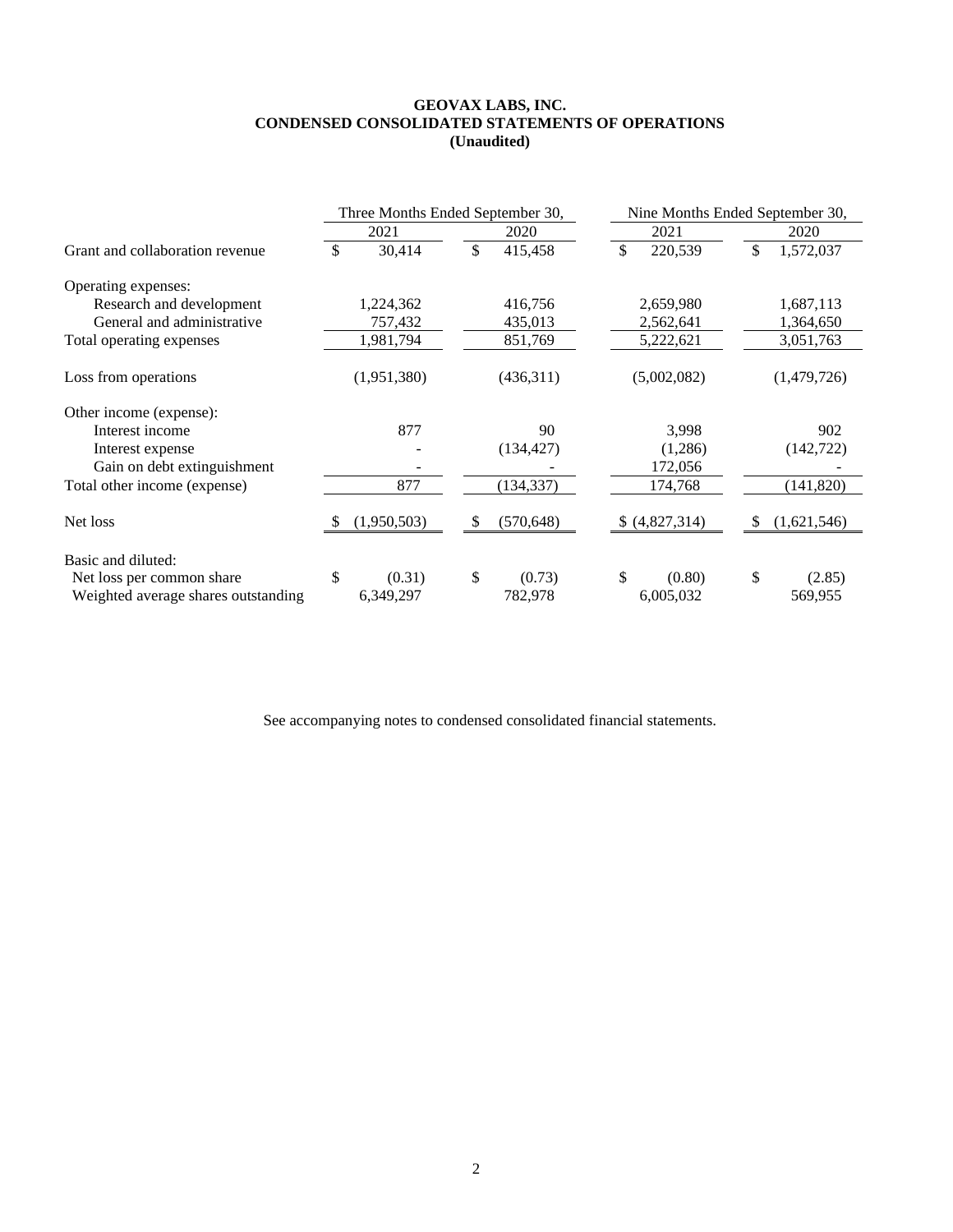### **GEOVAX LABS, INC. CONDENSED CONSOLIDATED STATEMENTS OF CHANGES IN STOCKHOLDERS' EQUITY (DEFICIENCY) (Unaudited)**

|                                                    | Three-Month and Nine-Month Periods Ended September 30, 2021 |    |                          |           |               |                          |                   |                 |               |               |  |
|----------------------------------------------------|-------------------------------------------------------------|----|--------------------------|-----------|---------------|--------------------------|-------------------|-----------------|---------------|---------------|--|
|                                                    |                                                             |    |                          |           |               |                          |                   |                 |               | Total         |  |
|                                                    | <b>Preferred Stock</b><br>Common Stock                      |    |                          |           |               | Additional               | Accumulated       |                 | Stockholders' |               |  |
|                                                    | Shares                                                      |    | Amount                   | Shares    |               | Amount                   | Paid-in Capital   | Deficit         |               | Equity        |  |
| Balance at December 31, 2020                       | 100                                                         | \$ | 76,095                   | 3,834,095 | <sup>\$</sup> | 3,834                    | 55,294,504<br>\$. | \$(45,805,581)  | -S            | 9,568,852     |  |
| Sale of common stock for cash                      |                                                             |    |                          | .644,000  |               | 1,644                    | 9,407,276         |                 |               | 9,408,920     |  |
| Issuance of common stock upon warrant exercise     |                                                             |    |                          | 835,900   |               | 836                      | 3,173,320         |                 |               | 3,174,156     |  |
| Issuance of common stock for services              |                                                             |    |                          | 1,472     |               |                          | 5,999             |                 |               | 6,000         |  |
| Stock option expense                               |                                                             |    |                          |           |               |                          | 56,190            |                 |               | 56,190        |  |
| Net loss for the three months ended March 31, 2021 |                                                             |    |                          |           |               |                          |                   | (1,562,778)     |               | (1, 562, 778) |  |
| Balance at March 31, 2021                          | 100                                                         |    | 76,095                   | 6,315,467 |               | 6,315                    | 67,937,289        | (47,368,359)    |               | 20,651,340    |  |
| Repurchase of preferred stock                      | (100)                                                       |    | (76,095)                 |           |               |                          | 75,095            |                 |               | (1,000)       |  |
| Issuance of common stock for services              |                                                             |    |                          | 12,235    |               | 13                       | 65,828            |                 |               | 65,841        |  |
| Stock option expense                               |                                                             |    |                          |           |               |                          | 56,190            |                 |               | 56,190        |  |
| Net loss for the three months ended June 30, 2021  |                                                             |    |                          |           |               |                          |                   | (1,314,033)     |               | (1,314,033)   |  |
| Balance at June 30, 2021                           |                                                             |    | $\overline{\phantom{0}}$ | 6,327,702 |               | 6,328                    | 68,134,402        | (48,682,392)    |               | 19,458,338    |  |
| Issuance of common stock upon warrant exercise     |                                                             |    |                          | 53,839    |               | 54                       | 229,946           |                 |               | 230,000       |  |
| Stock option expense                               |                                                             |    |                          |           |               |                          | 56,190            |                 |               | 56,190        |  |
| Issuance of warrant for technology license         |                                                             |    |                          |           |               | $\overline{\phantom{a}}$ | 209,825           |                 |               | 209,825       |  |
| Net loss for the three months ended                |                                                             |    |                          |           |               |                          |                   |                 |               |               |  |
| September 30, 2021                                 |                                                             |    |                          |           |               |                          |                   | (1,950,503)     |               | (1,950,503)   |  |
| Balance at September 30, 2021                      |                                                             |    |                          | 6,381,541 |               | 6,382                    | 68,630,363        | \$ (50,632,895) |               | 18,003,850    |  |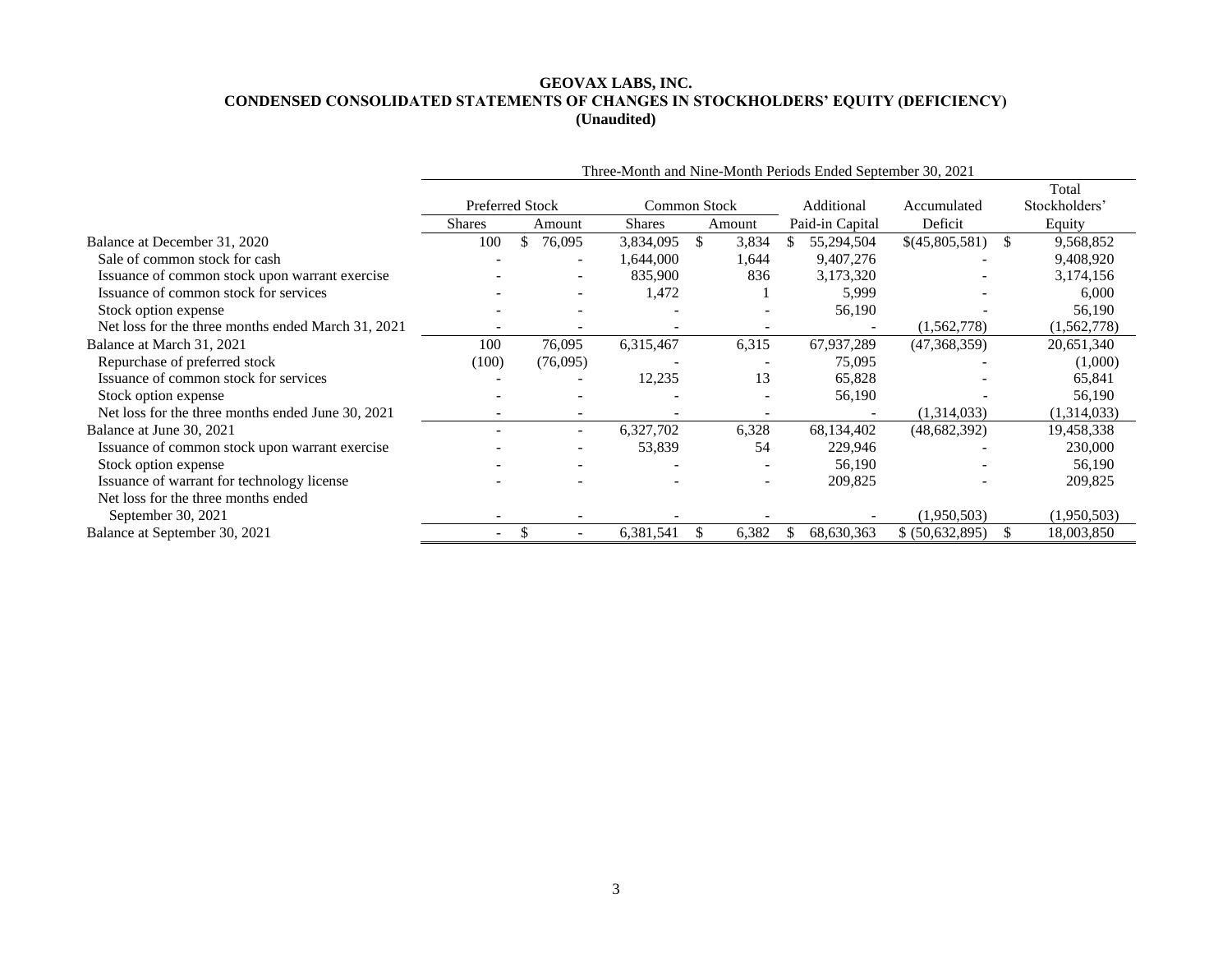### **GEOVAX LABS, INC. CONDENSED CONSOLIDATED STATEMENTS OF CHANGES IN STOCKHOLDERS' EQUITY (DEFICIENCY) (Unaudited)**

|                                                    | Three-Month and Nine-Month Periods Ended September 30, 2020 |                          |               |              |                 |                 |                     |  |  |  |
|----------------------------------------------------|-------------------------------------------------------------|--------------------------|---------------|--------------|-----------------|-----------------|---------------------|--|--|--|
|                                                    |                                                             |                          |               |              |                 |                 | Total               |  |  |  |
|                                                    |                                                             | Preferred Stock          |               | Common Stock | Additional      | Accumulated     | Stockholders'       |  |  |  |
|                                                    | <b>Shares</b>                                               | Amount                   | <b>Shares</b> | Amount       | Paid-in Capital | Deficit         | Equity (Deficiency) |  |  |  |
| Balance at December 31, 2019                       | 2,486                                                       | \$1,932,433              | 14,992        | \$<br>15     | 39,340,509      | \$(42,847,513)  | \$<br>(1,574,556)   |  |  |  |
| Sale of convertible preferred stock for cash       | 300                                                         | 300,000                  |               |              |                 |                 | 300,000             |  |  |  |
| Conversion of preferred stock to common stock      | (2,386)                                                     | (1,856,338)              | 674,067       | 674          | 1,855,664       |                 |                     |  |  |  |
| Common stock issued for services                   |                                                             |                          | 521           |              | 5,999           |                 | 6,000               |  |  |  |
| Net loss for the three months ended March 31, 2020 |                                                             |                          |               |              |                 | (595, 694)      | (595, 694)          |  |  |  |
| Balance at March 31, 2020                          | 400                                                         | 376,095                  | 689,580       | 690          | 41,202,172      | (43, 443, 207)  | (1,864,250)         |  |  |  |
| Common stock issued for services                   |                                                             |                          | 2,124         | 2            | 11,998          |                 | 12,000              |  |  |  |
| Warrants issued in bridge financing                |                                                             |                          |               |              | 457,833         |                 | 457,833             |  |  |  |
| Net loss for the three months ended June 30, 2020  |                                                             |                          |               |              |                 | (455, 204)      | (455,204)           |  |  |  |
| Balance at June 30, 2020                           | 400                                                         | 376,095                  | 691,704       | 692          | 41,672,003      | (43,898,411)    | (1,849,621)         |  |  |  |
| Conversion of preferred stock to common stock      | (300)                                                       | (300,000)                | 42,723        | 43           | 299,957         |                 |                     |  |  |  |
| Warrants exercised for common stock                |                                                             |                          | 36,902        | 37           | (37)            |                 |                     |  |  |  |
| Common stock issued upon debenture conversion      |                                                             | $\overline{\phantom{a}}$ | 177,626       | 177          | 569,340         |                 | 569,517             |  |  |  |
| Common stock issued upon cancellation              |                                                             |                          |               |              |                 |                 |                     |  |  |  |
| of accrued compensation                            |                                                             |                          | 300,001       | 300          | 1,499,700       |                 | 1,500,000           |  |  |  |
| Sale of common stock for cash                      |                                                             | $\overline{\phantom{a}}$ | 2,310,000     | 2,310        | 11,156,186      |                 | 11,158,496          |  |  |  |
| Common stock issued for services                   |                                                             |                          | 517           |              | 6,000           |                 | 6,000               |  |  |  |
| Net loss for the three months ended                |                                                             |                          |               |              |                 |                 |                     |  |  |  |
| September 30, 2020                                 |                                                             |                          |               |              |                 | (570, 648)      | (570, 648)          |  |  |  |
| Balance at September 30, 2020                      | 100                                                         | 76,095                   | 3,559,473     | 3,559        | 55,203,149      | \$ (44,469,059) | 10,813,744<br>-S    |  |  |  |

See accompanying notes to consolidated financial statements.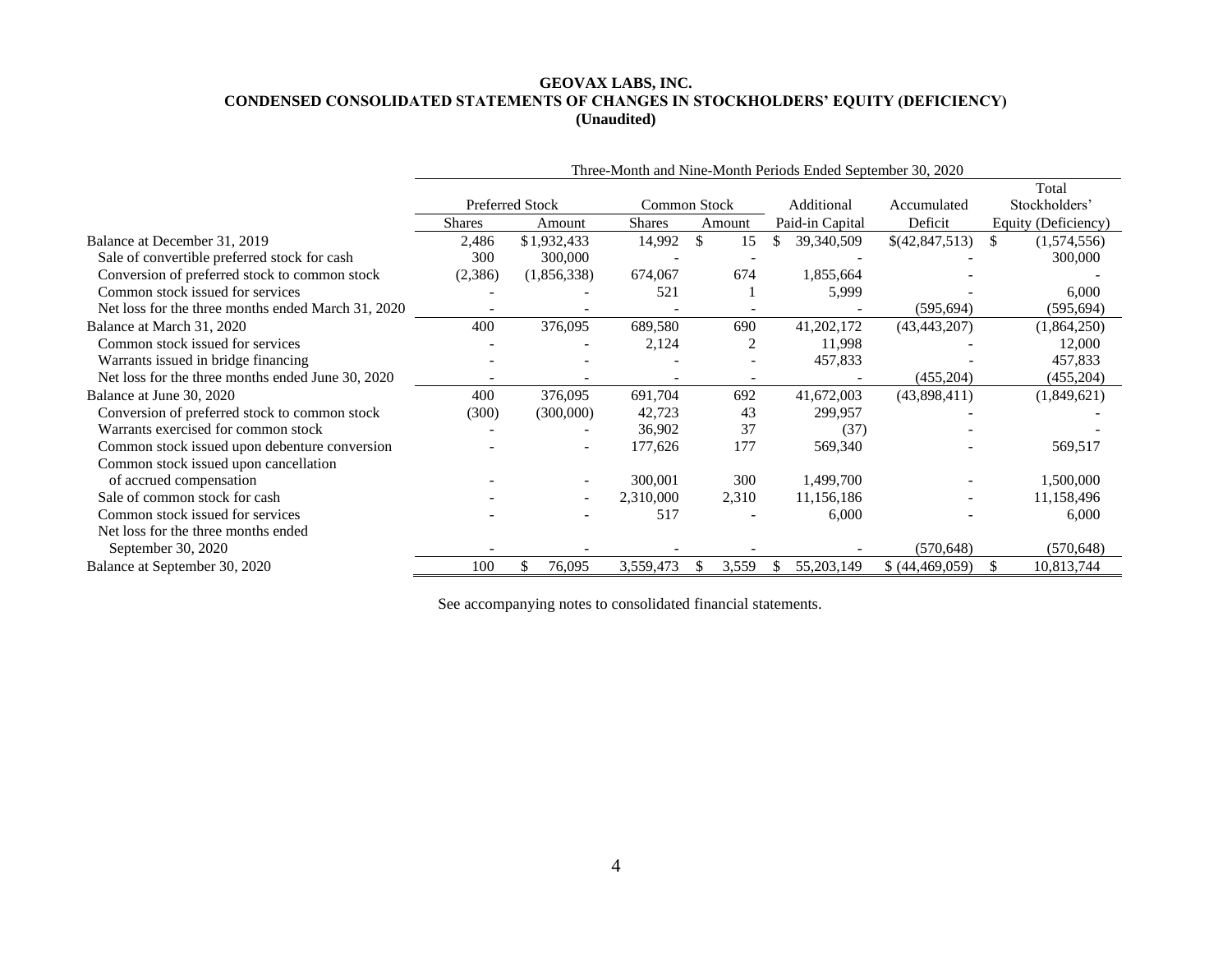#### **GEOVAX LABS, INC. CONDENSED CONSOLIDATED STATEMENTS OF CASH FLOWS (Unaudited)**

|                                                      | Nine Months Ended September 30, |             |                   |  |  |
|------------------------------------------------------|---------------------------------|-------------|-------------------|--|--|
|                                                      |                                 | 2021        | 2020              |  |  |
| Cash flows from operating activities:                |                                 |             |                   |  |  |
| Net loss                                             | \$                              | (4,827,314) | (1,621,546)<br>\$ |  |  |
| Adjustments to reconcile net loss to net cash        |                                 |             |                   |  |  |
| used in operating activities:                        |                                 |             |                   |  |  |
| Depreciation and amortization                        |                                 | 26,806      | 2,983             |  |  |
| Stock-based compensation for employees and directors |                                 | 168,570     |                   |  |  |
| Stock-based compensation for consultants             |                                 | 80,733      | 24,000            |  |  |
| Warrant issued for technology license fee            |                                 | 209,825     |                   |  |  |
| Gain on debt extinguishment                          |                                 | (172, 056)  |                   |  |  |
| Changes in assets and liabilities:                   |                                 |             |                   |  |  |
| Grant funds and other receivables                    |                                 | 182,663     | (72, 551)         |  |  |
| Prepaid expenses and other current assets            |                                 | 106,979     | 82,274            |  |  |
| Amortization of debt discount                        |                                 |             | 124,185           |  |  |
| Accounts payable and accrued expenses                |                                 | (289, 477)  | 252,036           |  |  |
| Total adjustments                                    |                                 | 314,043     | 412,927           |  |  |
| Net cash used in operating activities                |                                 | (4,513,271) | (1,208,619)       |  |  |
| Cash flows from investing activities                 |                                 |             |                   |  |  |
| Purchase of property and equipment                   |                                 | (47, 718)   | (2,470)           |  |  |
| Net cash used in investing activities                |                                 | (47,718)    | (2,470)           |  |  |
| Cash flows from financing activities:                |                                 |             |                   |  |  |
| Net proceeds from sale of common stock and warrants  |                                 | 9,408,920   | 11,158,496        |  |  |
| Net proceeds from sale of preferred stock            |                                 |             | 300,000           |  |  |
| Net proceeds from warrant exercises                  |                                 | 3,404,156   |                   |  |  |
| Net proceeds from bridge financing                   |                                 |             | 888,500           |  |  |
| Net proceeds from issuance of note payable           |                                 |             | 170,200           |  |  |
| Repurchase of preferred stock                        |                                 | (1,000)     |                   |  |  |
| Principal repayment of note payable                  |                                 | (27, 864)   | (8, 854)          |  |  |
| Net cash provided by financing activities            |                                 | 12,784,212  | 12,508,342        |  |  |
| Net increase in cash and cash equivalents            |                                 | 8,223,223   | 11,297,253        |  |  |
| Cash and cash equivalents at beginning of period     |                                 | 9,883,796   | 283,341           |  |  |
| Cash and cash equivalents at end of period           | \$                              | 18,107,019  | 11,580,594<br>\$  |  |  |

Supplemental disclosure of non-cash financing activities: During the nine months ended September 30, 2021:

• 149,705 shares of common stock were issued upon the cashless exercise of stock purchase warrants

• \$172,056 of principal and accrued interest related to a note payable was extinguished upon the loan's forgiveness During the nine months ended September 30, 2020:

- 716,790 shares of common stock were issued upon conversion of convertible preferred stock
- 36,902 shares of common stock were issued upon the cashless exercise of stock purchase warrants
- 300,001 shares of common stock and 300,001 stock purchase warrants were issued in exchange for cancellation of \$1,500,000 owed to current and former employees and directors
- 177,626 shares of common stock, 126,042 pre-funded stock purchase warrants and 303,668 stock purchase warrants were issued upon conversion of \$1,200,000 convertible debentures and \$14,667 of related accrued interest

See accompanying notes to condensed consolidated financial statements.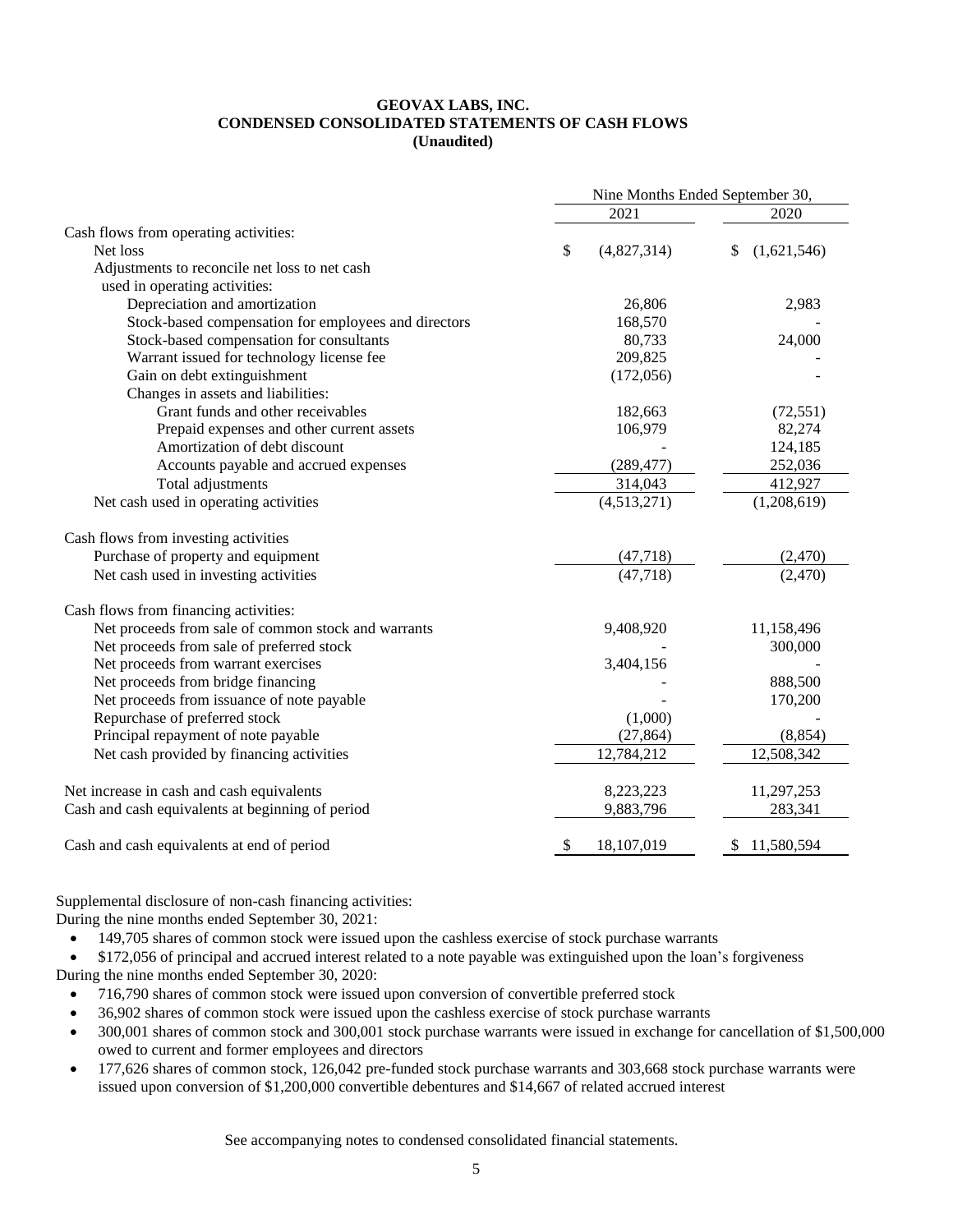### **GEOVAX LABS, INC. NOTES TO CONDENSED CONSOLIDATED FINANCIAL STATEMENTS September 30, 2021 (unaudited)**

#### **1. Description of Business**

GeoVax Labs, Inc. ("GeoVax" or the "Company"), is a clinical-stage biotechnology company developing immunotherapies and vaccines against infectious diseases and cancers using novel vector vaccine platforms. GeoVax's Modified Vaccinia Ankara-Virus-Like Particle (MVA-VLP) based platform utilizes MVA, a large virus capable of carrying several vaccine antigens, to express proteins that assemble into highly effective virus-like particle (VLP) immunogens in the person receiving the vaccine. The production of VLPs in the person being vaccinated can mimic virus production in a natural infection, stimulating both the humoral and cellular arms of the immune system to recognize, prevent, and control the target infection. The MVA-VLP derived vaccines can elicit durable immune responses in the host similar to a live-attenuated virus, while providing the safety characteristics of a replication-defective vector.

GeoVax's MVA-VLP development programs are focused primarily on preventive vaccines against the SARS-CoV-2 virus (COVID-19) and immunotherapies for solid tumor cancers. Other development programs include preventive vaccines against Zika Virus, hemorrhagic fever viruses (Ebola, Sudan, Marburg, Lassa), Human Immunodeficiency Virus (HIV), and malaria. Certain of our vaccine development activities have been, and continue to be, financially supported by the U.S. Government. This support has been both in the form of research grants and contracts awarded directly to us, as well as indirect support for the conduct of preclinical animal studies and human clinical trials.

On September 28, 2021, GeoVax entered into an Assignment and License Agreement with PNP Therapeutics, Inc., whereby GeoVax expanded its immuno-oncology pipeline and added a new technology platform through the acquisition of exclusive rights to Gedeptin®, a novel patented product for the treatment of solid tumors through a gene therapy strategy known as GDEPT (Gene-Directed Enzyme Prodrug Therapy). In GDEPT, a vector is used to selectively transduce tumor cells with a nonhuman gene, which expresses an enzyme that can convert a nontoxic prodrug into a potent antitumor compound. A Phase 1/2 clinical trial is currently enrolling to evaluate the safety and efficacy of repeat cycles of Gedeptin therapy in patients with recurrent head and neck squamous cell carcinoma (HNSCC), with tumors accessible for injection and no curable treatment options. The FDA has granted Gedeptin Orphan Drug status for the treatment of HNSCC and the initial stage of the ongoing clinical trial is being funded by the FDA pursuant to its Orphan Products Clinical Trials Grants Program. GeoVax's license to Gedeptin includes rights to expand its use to all human diseases and/or conditions including, but not limited to, cancers.

GeoVax is incorporated under the laws of the State of Delaware and our principal offices are located in the metropolitan Atlanta, Georgia area.

#### **2. Basis of Presentation**

The accompanying condensed consolidated financial statements at September 30, 2021 and for the three-month and ninemonth periods ended September 30, 2021 and 2020 are unaudited, but include all adjustments, consisting of normal recurring entries, which we believe to be necessary for a fair presentation of the dates and periods presented. Interim results are not necessarily indicative of results for a full year. The financial statements should be read in conjunction with our audited consolidated financial statements included in our Annual Report on Form 10-K for the year ended December 31, 2020. We expect our operating results to fluctuate for the foreseeable future; therefore, period-to-period comparisons should not be relied upon as predictive of the results in future periods.

We enacted reverse stock splits of our common stock on September 25, 2020 (1-for-20) and on January 21, 2020 (1-for-2,000). The accompanying financial statements, and all share and per share information contained herein, have been retroactively restated to reflect the reverse stock splits.

Our financial statements have been prepared assuming that we will continue as a going concern, which contemplates realization of assets and the satisfaction of liabilities in the normal course of business for at least the twelve-month period following the issue date of these consolidated financial statements. We are devoting substantially all of our present efforts to research and development of our vaccine and immunotherapy candidates. We have funded our activities to date from sales of our equity securities, government grants and clinical trial assistance, and corporate and academic collaborations. We expect to incur future net losses and require substantial funds as we continue our research and development activities. Our transition to profitability will be dependent upon, among other things, the successful development and commercialization of our product candidates. We may never achieve profitability or positive cash flows, and unless and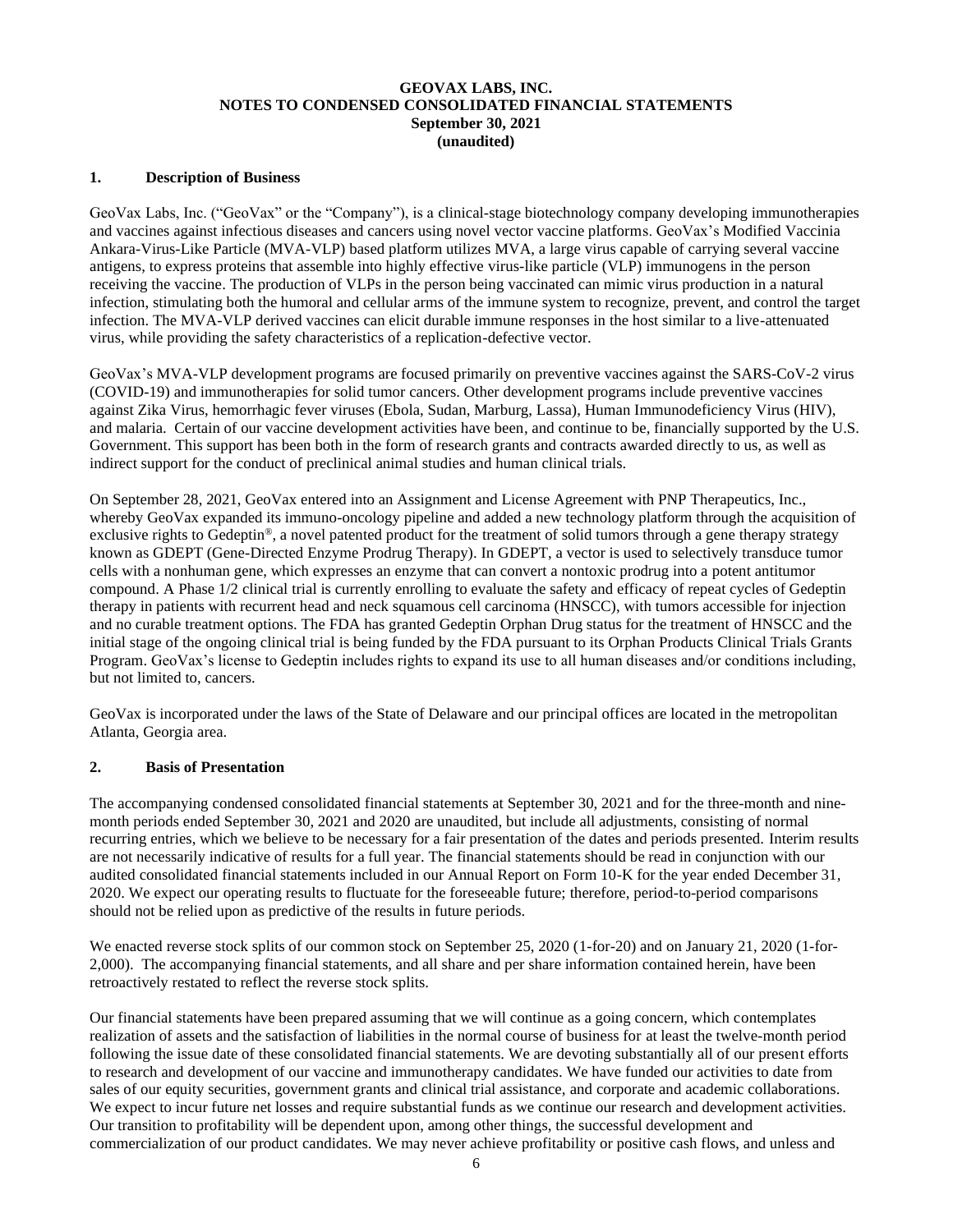until we do, we will continue to need to raise additional funding. We intend to fund future operations through additional private and/or public offerings of debt or equity securities. In addition, we may seek additional capital through arrangements with strategic partners or from other sources. There can be no assurance that we will be able to raise additional funds or achieve or sustain profitability or positive cash flows from operations.

### **3. Significant Accounting Policies and Recent Accounting Pronouncements**

We disclosed in Note 2 to our consolidated financial statements included in our Annual Report on Form 10-K for the year ended December 31, 2020 those accounting policies that we consider significant in determining our results of operations and financial position. During the nine months ended September 30, 2021, there have been no material changes to, or in the application of, the accounting policies previously identified and described in the Form 10-K, and there have been no other recent accounting pronouncements or changes in accounting pronouncements which we expect to have a material impact on our financial statements.

## **4. Basic and Diluted Loss Per Common Share**

Basic and diluted loss per common share are computed based on the weighted average number of common shares outstanding. Common share equivalents consist of common shares issuable upon conversion of convertible preferred stock, and upon exercise of stock options and stock purchase warrants. All common share equivalents are excluded from the computation of diluted loss per share since the effect would be anti-dilutive. The weighted average number of common share equivalents which were excluded from the computation of diluted loss per share totaled 2,965,451 and 2,550,184 shares for the three-month and nine-month periods ended September 30, 2021, respectively, as compared to 204,553 and 78,754 shares for the three-month and nine-month periods ended September 30, 2020, respectively.

## **5. Property and Equipment**

Property and equipment as shown on the accompanying Condensed Consolidated Balance Sheets is composed of the following as of September 30, 2021 and December 31, 2020:

|                                           | September 30, 2021 | December 31, 2020 |
|-------------------------------------------|--------------------|-------------------|
| Equipment and furnishings                 | \$ 591,554         | \$543,836         |
| Leasehold improvements                    | 115,605            | 115,605           |
| Total property and equipment              | 707.159            | 659,441           |
| Accumulated depreciation and amortization | (538, 506)         | (511,700)         |
| Property and equipment, net               | 168.653            | 147.741           |

### **6. Accrued Expenses**

Accrued expenses as shown on the accompanying Condensed Consolidated Balance Sheets are composed of the following as of September 30, 2021 and December 31, 2020:

|                        | September 30, 2021 | December 31, 2020 |
|------------------------|--------------------|-------------------|
| Accrued salaries       | \$ 11.212          | \$279,696         |
| Other accrued expenses | 35,000             | 79.585            |
| Total accrued expenses | \$46.212           | \$ 359,281        |

### **7. Notes Payable**

*GRA Note* – On February 28, 2018, we entered into a Senior Note Purchase Agreement with Georgia Research Alliance, Inc. (GRA) pursuant to which we issued a five-year Senior Promissory Note (the "GRA Note") to GRA in exchange for \$50,000. The GRA Note bore an annual interest rate of five percent. Interest expense related to the GRA Note for the threemonth and nine-month periods ended September 30, 2021 was \$-0- and \$633, respectively, as compared to \$411 and \$1,344, respectively, for the same periods of 2020. During May 2021, we repaid the remaining principal balance of \$22,737 and retired the GRA Note.

*CARES Act Paycheck Protection Program Loan –* On April 17, 2020, we received a \$170,200 bank loan backed by the United States Small Business Administration (SBA) pursuant to the Paycheck Protection Program (PPP) provisions of the Coronavirus Aid, Relief, and Economic Security (CARES) Act. The loan bore an annual interest rate of one percent. We recorded accrued interest expense related to the PPP Loan of \$-0- and \$653 for the three-month and nine-month periods ended September 30, 2021, respectively, as compared to \$429 and \$774, respectively, for the same periods of 2020. During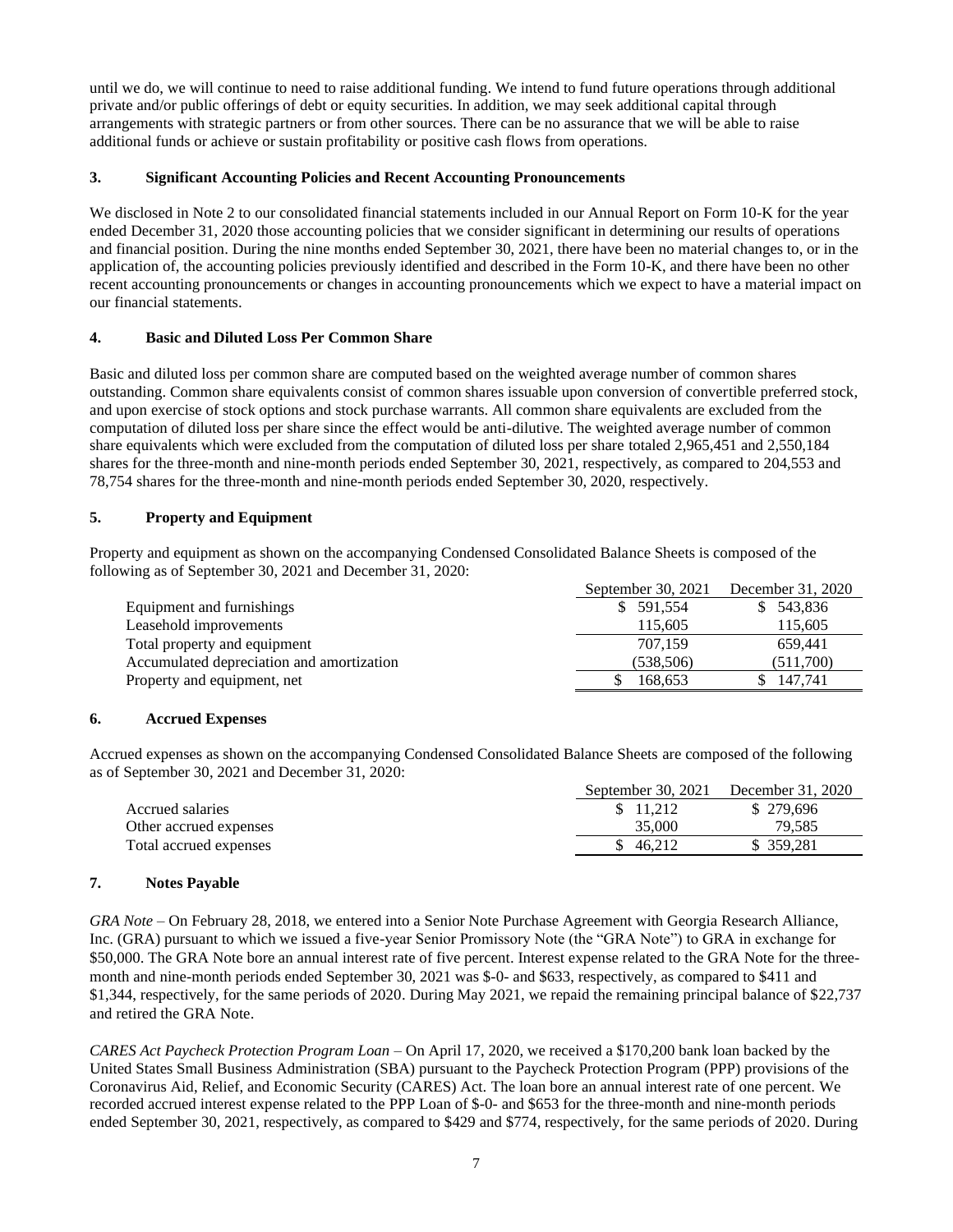May 2021, upon receiving payment from the SBA, the lender forgave the full principal balance of \$170,200 together with \$1,856 of accrued interest and extinguished the PPP Loan.

### **8. Commitments**

### *Lease Agreement*

We lease approximately 8,400 square feet of office and laboratory space pursuant to an operating lease which expires on December 31, 2022. Rent expense for the three-month and nine-month periods ended September 30, 2021 was \$42,803 and \$128,410, respectively, as compared to \$41,539 and \$124,617, respectively, for the same periods of 2020. Future minimum lease payments total \$42,803 for the remainder of 2021 and \$176,356 in 2022, although the lease may be terminated at any time by either party with ninety days' written notice.

### *Other Commitments*

In the normal course of business, we enter into various firm purchase commitments related to production and testing of our vaccine, conduct of research studies, and other activities. As of September 30, 2021, there are approximately \$607,000 of unrecorded outstanding purchase commitments to our vendors and subcontractors, all of which we expect will be due in 2021.

### **9. Stockholders' Equity**

*Preferred Stock –* On June 7, 2021, we repurchased the remaining 100 shares of our Series B Convertible Preferred Stock for a total price of \$1,000. As of September 30, 2021, there are no shares of our preferred stock outstanding.

*Public Offering –* On February 11, 2021, we closed an underwritten public offering of 1,644,000 shares of our common stock, including 204,000 shares sold pursuant to the full exercise of the underwriter's option to purchase additional shares, at a price to the public of \$6.25 per share. Net proceeds after deducting underwriting discounts and commissions and other offering expenses were approximately \$9.4 million. Additionally, we issued to the underwriter, as a portion of the underwriting compensation, warrants to purchase 72,000 shares of our common stock at an exercise price of \$6.875 per share.

*Stock Options –* We have a stock-based incentive plan (the "2020 Plan") pursuant to which our Board of Directors may grant stock options and other stock-based awards to our employees, directors and consultants. A total of 1,500,000 shares of our common stock are reserved for issuance pursuant to the 2020 Plan. During the nine months ended September 30, 2021, there were no stock option transactions related to the 2020 Plan. As of September 30, 2021, there were 602,000 stock options outstanding, with a weighted-average exercise price of \$2.79 per share and a weighted-average remaining term of 9.2 years.

*Stock Purchase Warrants –* During January and February 2021, 188,688 stock purchase warrants were exercised on a cashless basis, resulting in the issuance of 145,866 shares of our common stock, and 690,034 stock purchase warrants were exercised for cash, resulting in the issuance of 690,034 shares of our common stock for net proceeds to us of \$3,174,156.

During August 2021, 27,004 stock purchase warrants were exercised on a cashless basis, resulting in the issuance of 3,839 shares of our common stock, and 50,000 stock purchase warrants were exercised for cash, resulting in the issuance of 50,000 shares of our common stock for net proceeds to us of \$230,000.

On September 28, 2021, in connection with our entering into an Assignment and License Agreement with PNP Therapeutics, Inc. (PNP) we issued a five-year stock purchase warrant to PNP for 100,000 shares of our common stock at an exercise price of \$13.00 per share.

As of September 30, 2021, there are 2,816,631 stock purchase warrants outstanding, with a weighted-average exercise price of \$5.35 per share and a weighted-average remaining term of 3.9 years.

*Other Common Stock Transactions* – During the nine months ended September 30, 2021, we issued 13,707 shares of our common stock pursuant to consulting agreements.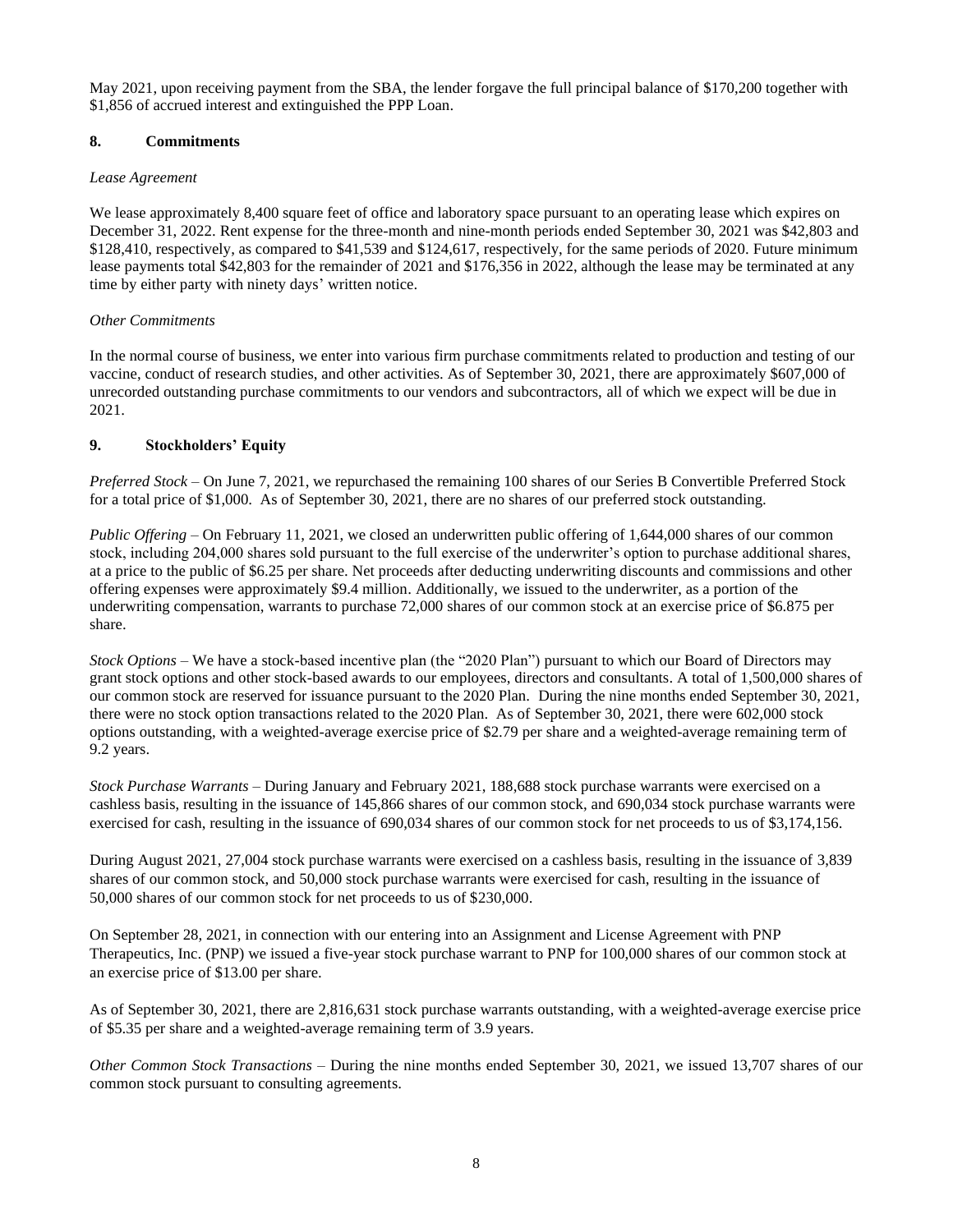### **10. Stock-Based Expense**

Stock-based compensation expense related to employee and director stock options was \$56,190 and \$168,570 during the three-month and nine-month periods ended September 30, 2021, respectively; there was no stock-based compensation expense related to employee stock options during the comparable periods of 2020. Stock-based compensation expense related to stock options is recognized on a straight-line basis over the requisite service period for the award and is allocated to research and development expense or general and administrative expense based upon the related employee classification. As of September 30, 2021, there is \$486,940 of unrecognized compensation expense that we expect to recognize over a weighted-average period of 2.2 years.

During the three-month and nine-month periods ended September 30, 2021, we recorded stock-based compensation expense of \$29,560 and \$80,733, respectively, associated with common stock issued for consulting services, as compared to \$6,000 and \$24,000, respectively, during the comparable periods of 2020. As of September 30, 2021, there is \$39,773 recorded as a prepaid expense for these arrangements, which will be recognized as expense over the remaining terms of the related agreements.

During September 2021, we recorded \$209,825 of expense associated with the issuance of a stock purchase warrant to PNP in connection with our entering into a technology licensing agreement; such amount was recorded as research and development expense.

## **11. Income Taxes**

Because of our historically significant net operating losses, we have not paid income taxes since inception. We maintain deferred tax assets that reflect the net tax effects of temporary differences between the carrying amounts of assets and liabilities for financial reporting purposes and the amounts used for income tax purposes. These deferred tax assets are comprised primarily of net operating loss carryforwards and also include amounts relating to nonqualified stock options and research and development credits. The net deferred tax asset has been fully offset by a valuation allowance because of the uncertainty of our future profitability and our ability to utilize the deferred tax assets. Utilization of operating losses and credits will be subject to substantial annual limitations due to ownership change provisions of Section 382 of the Internal Revenue Code. The annual limitation may result in the expiration of net operating losses and credits before utilization.

### **12. Grants and Collaboration Revenue**

We receive payments from government entities under our grants from the National Institute of Allergy and Infectious Diseases (NIAID) and from the U.S. Department of Defense in support of our vaccine research and development efforts. We record revenue associated with government grants as the reimbursable costs are incurred. During the three-month and nine-month periods ended September 30, 2021, we recorded \$30,414 and \$220,539, respectively, of revenues associated with these grants, as compared to \$231,330 and \$1,186,844, respectively, for the comparable periods of 2020. During the three-month and nine-month periods ended September 30, 2020, we also recorded \$184,128 and \$385,193, respectively, of revenues associated with research collaboration agreements with third parties. As of September 30, 2021, there is an aggregate of \$244,888 in approved grant funds available for use through mid-2022.

### **13. Subsequent Event**

On November 9, 2021, we entered into an Exclusive License Agreement the ("License Agreement") with City of Hope ("COH") under which we obtained exclusive worldwide rights to key patents, know-how, regulatory filings and clinical materials related to COH's COVID-19 vaccine program, currently undergoing human clinical trials. We will pay an upfront fee to COH of \$5,000,000 within 30 days of the effective date of the License Agreement and are obligated to pay additional fees of \$3,000,000 and \$2,000,000 on the first and second anniversaries, respectively, of the effective date of the License Agreement. We will also pay COH milestone fees based on achievement of success-based development and regulatory milestones, and annual royalties on net sales of products covered by the License Agreement.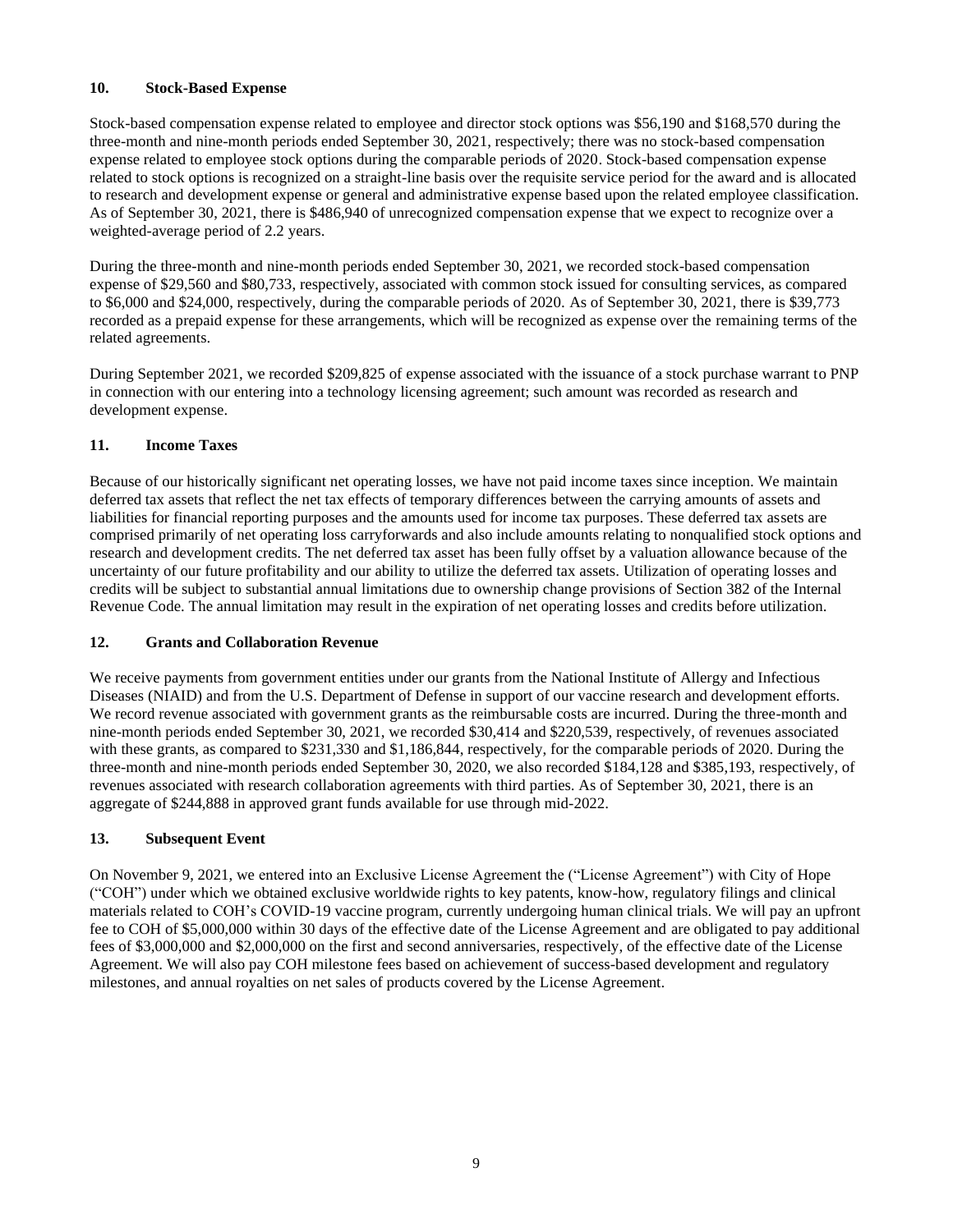### **Item 2 Management's Discussion and Analysis of Financial Condition and Results of Operations**

*The following Management's Discussion and Analysis of Financial Condition and Results of Operations ("MD&A") is intended to help the reader understand our results of operations and financial condition. This MD&A is provided as a supplement to, and should be read in conjunction with, our condensed consolidated financial statements and the accompanying notes thereto and other disclosures included in this Quarterly Report on Form 10-Q (this "Report"), and our audited financial statements and the accompanying notes thereto included in our Annual Report on Form 10-K for the year ended December 31, 2020, which was filed with the Securities and Exchange Commission on March 23, 2021.*

#### **Forward-Looking Statements**

Information included in this Report contains forward-looking statements within the meaning of Section 27A of the Securities Act of 1933, as amended, and Section 21E of the Securities Exchange Act of 1934, as amended (the "Exchange Act"). Forward-looking statements are not statements of historical facts, but rather reflect our current expectations concerning future events and results. We generally use the words "believes," "expects," "intends," "plans," "anticipates," "likely," "will" and similar expressions to identify forward-looking statements. All statements in this Report, other than statements of historical facts, including statements regarding our strategy, future operations, future financial position, future revenues, projected costs, prospects, plans, intentions, expectations and objectives could be forward-looking statements. Such forward-looking statements, including those concerning our expectations, involve risks, uncertainties and other factors, some of which are beyond our control, which may cause our actual results, performance or achievements, or industry results, to be materially different from any future results, performance or achievements expressed or implied by such forward-looking statements. These risks, uncertainties and factors include, but are not limited to, those factors set forth in our Annual Report on Form 10-K for the fiscal year ended December 31, 2020. We operate in a highly competitive, highly regulated and rapidly changing environment and our business is constantly evolving. Therefore, it is likely that new risks will emerge, and that the nature and elements of existing risks will change, over time. It is not possible for management to predict all such risk factors or changes therein, or to assess either the impact of all such risk factors on our business. We assume no obligation to publicly update or revise any forward-looking statements, whether as a result of new information, future events or otherwise. You are cautioned not to unduly rely on such forward-looking statements when evaluating the information presented in this Report.

#### **Overview**

GeoVax is a clinical-stage biotechnology company developing immunotherapies and vaccines against infectious diseases and cancers using novel vector vaccine platforms. GeoVax's Modified Vaccinia Ankara-Virus-Like Particle (MVA-VLP) based platform utilizes MVA, a large virus capable of carrying several vaccine antigens, to express proteins that assemble into highly effective virus-like particle (VLP) immunogens in the person receiving the vaccine. The production of VLPs in the person being vaccinated can mimic virus production in a natural infection, stimulating both the humoral and cellular arms of the immune system to recognize, prevent, and control the target infection. The MVA-VLP derived vaccines can elicit durable immune responses in the host similar to a live-attenuated virus, while providing the safety characteristics of a replication-defective vector.

GeoVax's MVA-VLP development programs are focused primarily on preventive vaccines against the SARS-CoV-2 virus (COVID-19) and immunotherapies for solid tumor cancers. Other development programs include preventive vaccines against Zika Virus, hemorrhagic fever viruses (Ebola, Sudan, Marburg, Lassa), Human Immunodeficiency Virus (HIV), and malaria. Certain of our vaccine development activities have been, and continue to be, financially supported by the U.S. Government. This support has been both in the form of research grants and contracts awarded directly to us, as well as indirect support for the conduct of preclinical animal studies and human clinical trials.

On September 28, 2021, we entered into an Assignment and License Agreement with PNP Therapeutics, Inc., whereby we expanded our immuno-oncology pipeline and added a new technology platform through the acquisition of exclusive worldwide rights to Gedeptin<sup>®</sup>, a novel patented product for the treatment of solid tumors through a gene therapy strategy known as GDEPT (Gene-Directed Enzyme Prodrug Therapy). In GDEPT, a vector is used to selectively transduce tumor cells with a nonhuman gene, which expresses an enzyme that can convert a nontoxic prodrug into a potent antitumor compound. GeoVax's license to Gedeptin includes rights to expand its use to all human diseases and/or conditions including, but not limited to, cancers.

On November 9, 2021, we entered into an Exclusive License Agreement with City of Hope, whereby we obtained exclusive worldwide rights to develop and commercialize COH04S1, a multi-antigenic COVID-19 vaccine currently undergoing Phase 2 human clinical trials. This program is supplemental to, and synergistic with, our existing pan coronavirus vaccine (GEO-CM02), currently in preclinical testing.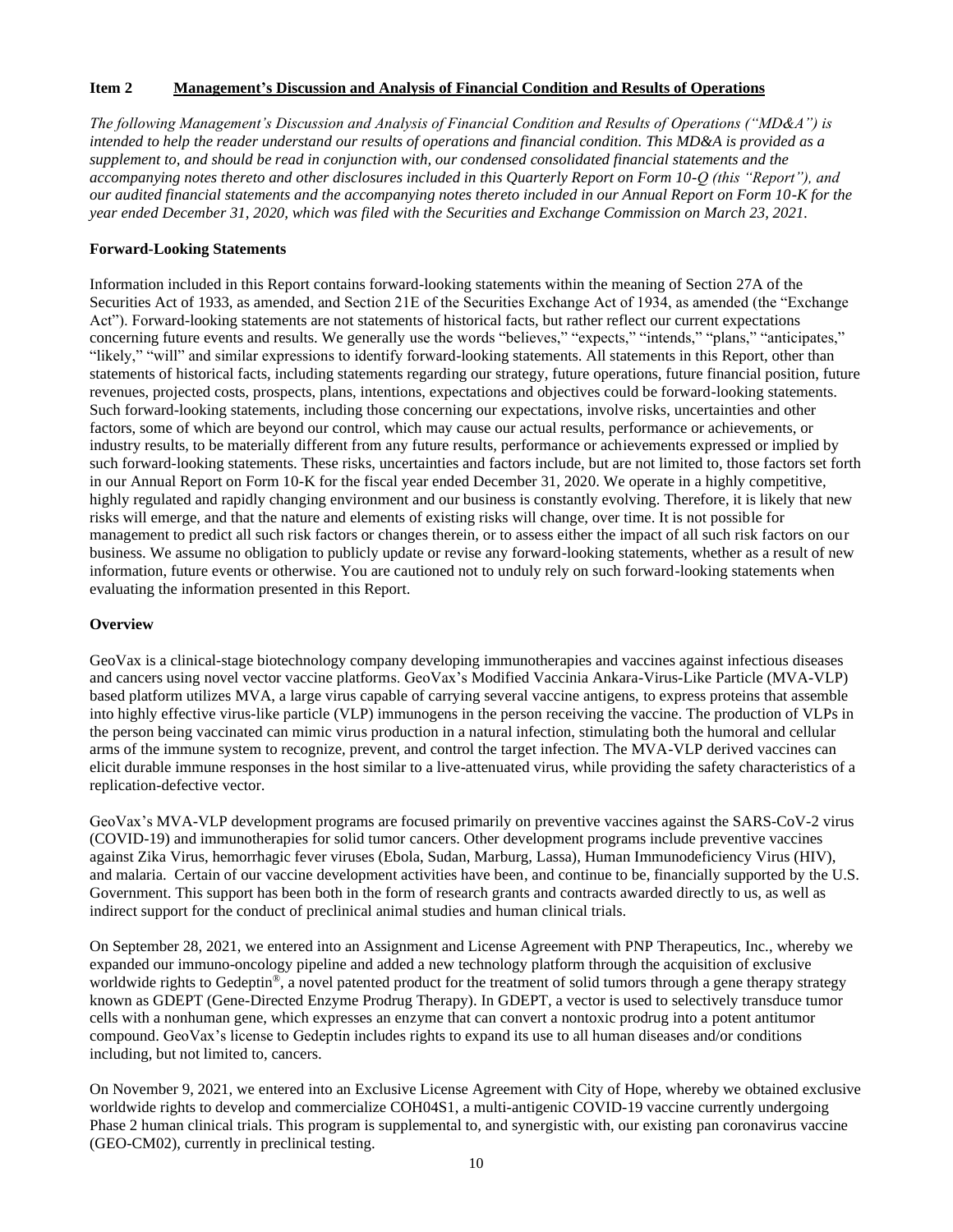Our programs are in various stages of development:

- COH04S1 is currently undergoing a Phase 2 clinical trial, evaluating its safety and efficacy as a preventive COVID-19 vaccine in blood cancer patients who have receive a bone marrow transplant or chimeric antigen receptor therapy (CAR T). The trial is also the first to compare an investigational COVID-19 vaccine to the current FDA-approved vaccine from Pfizer in people who are immunocompromised and receiving immunosuppressive therapy.
- Gedeptin<sup>®</sup> is currently undergoing a Phase  $1/2$  clinical trial for treatment of patients with advanced head and neck cancer, which is being conducted with funding support from the U.S. Food & Drug Administration (FDA) pursuant to its Orphan Products Grants Program.
- Our preventive HIV vaccine is focused on prevention of the subtype of HIV prevalent in the regions of the Americas, Western Europe, Japan and Australia, and which we expect will be included in an upcoming clinical trial (HVTN 132) managed by the HIV Vaccine Clinical Trials Network (HVTN) with support from the National Institute of Allergy and Infectious Diseases (NIAID) of the National Institutes of Health (NIH).
- A consortium led by researchers at the University of California, San Francisco (UCSF) is conducting a clinical trial using our HIV vaccine as part of a combinational therapy to induce remission in HIV-positive individuals.
- Our pan coronavirus vaccine (GEO-CM02) is progressing in preclinical studies with support from a Small Business Innovative Research (SBIR) grant from NIAID.
- Our Lassa Fever vaccine program is undergoing preclinical studies with grant support from the U.S. Department of Defense.
- Development of our Sudan ebolavirus and Marburg virus vaccine candidates is being supported, in part, through a collaboration with researchers at the University of Texas Medical Branch (UTMB) and Battelle Memorial Institute utilizing the suite of preclinical services from NIAID.

Our corporate strategy is to advance, protect and exploit our differentiated vaccine/immunotherapy platform leading to the successful development of preventive and therapeutic vaccines against infectious diseases and various cancers. With our design and development capabilities, we are progressing and validating an array of cancer and infectious disease immunotherapy and vaccine product candidates. Our goal is to advance products successfully through human clinical testing and registration, while considering partnership or licensing arrangements for achieving regulatory approval and commercialization. We also leverage third-party resources through collaborations and partnerships for preclinical and clinical testing, and manufacturing with multiple government, academic and corporate entities.

We have not generated any revenues from the sale of the products we are developing, and we do not expect to generate any such revenues for at least the next several years. Our product candidates will require significant additional research and development efforts, including extensive preclinical and clinical testing. All product candidates that we advance to clinical testing will require regulatory approval prior to commercial use and will require significant costs for commercialization. We may not be successful in our research and development efforts, and we may never generate sufficient product revenue to be profitable.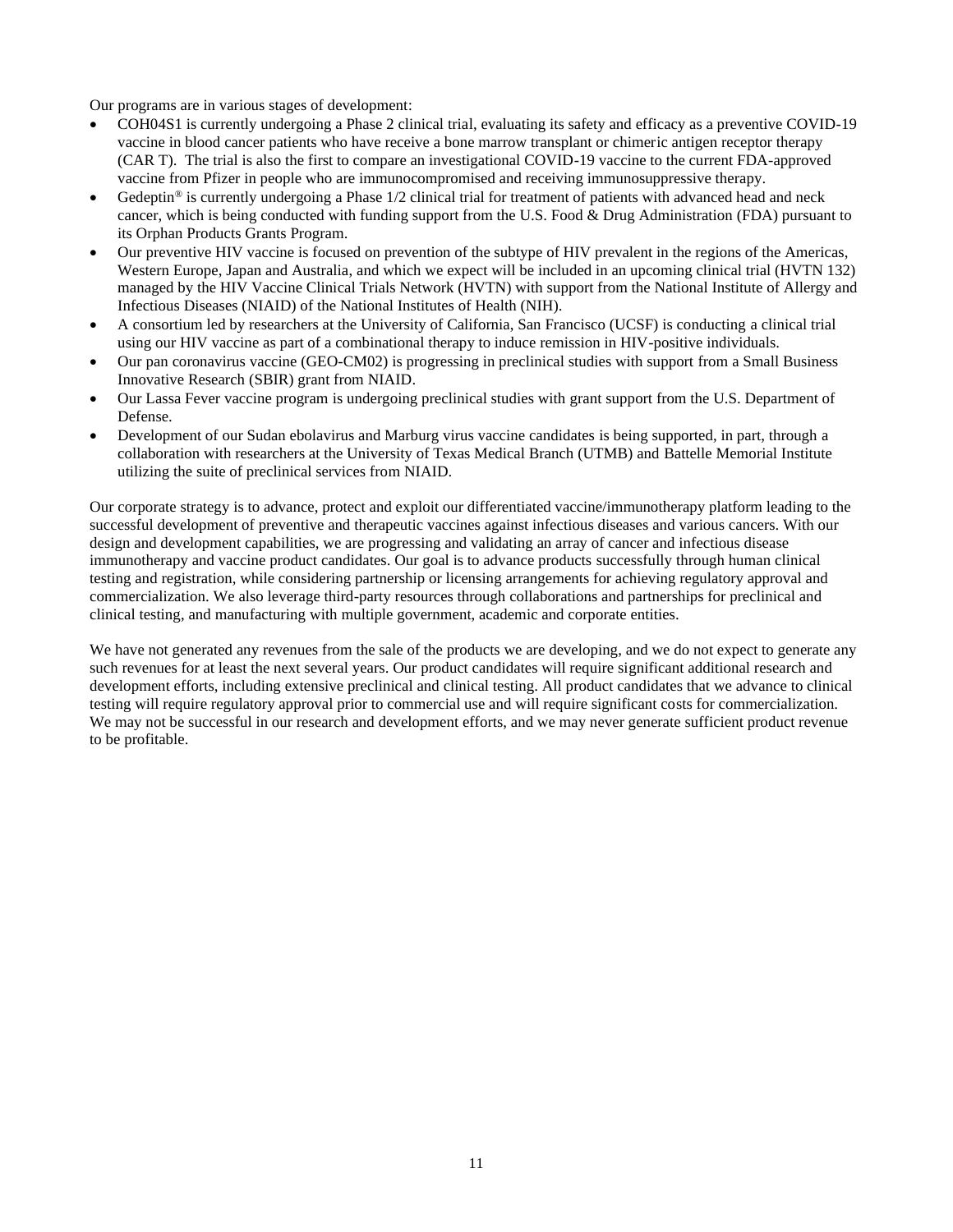#### **Results of Operations**

The following tables summarize our results of operations for the three-month and nine-month periods ended September 30, 2021 and 2020:

|                                 | Three Months Ended September 30, |             |    |                                 |    |             |  |
|---------------------------------|----------------------------------|-------------|----|---------------------------------|----|-------------|--|
|                                 |                                  | 2021        |    | 2020                            |    | Change      |  |
| Grant and collaboration revenue | \$                               | 30,414      | \$ | 415,458                         | \$ | (385,044)   |  |
| Operating expenses:             |                                  |             |    |                                 |    |             |  |
| Research and development        |                                  | 1,224,362   |    | 416,756                         |    | 807,606     |  |
| General and administrative      |                                  | 757,432     |    | 435,013                         |    | 322,419     |  |
| Total operating expenses        |                                  | 1,981,794   |    | 851,769                         |    | 1,130,025   |  |
| Loss from operations            |                                  | (1,951,380) |    | (436,311)                       |    | (1,515,069) |  |
| Total other income (expense)    |                                  | 877         |    | (134, 337)                      |    | 135,214     |  |
| Net loss                        |                                  | (1,950,503) | \$ | (570, 648)                      | \$ | (1,379,855) |  |
|                                 |                                  |             |    |                                 |    |             |  |
|                                 |                                  |             |    | Nine Months Ended September 30, |    |             |  |
|                                 |                                  | 2021        |    | 2020                            |    | Change      |  |
| Grant and collaboration revenue | $\mathcal{S}$                    | 220,539     | \$ | 1,572,037                       | \$ | (1,351,498) |  |
| Operating expenses:             |                                  |             |    |                                 |    |             |  |
| Research and development        |                                  | 2,659,980   |    | 1,687,113                       |    | 972,867     |  |
| General and administrative      |                                  | 2,562,641   |    | 1,364,650                       |    | 1,197,991   |  |
| Total operating expenses        |                                  | 5,222,621   |    | 3,051,763                       |    | 2,170,858   |  |
| Loss from operations            |                                  | (5,002,082) |    | (1,479,726)                     |    | (3,522,356) |  |
| Total other income (expense)    |                                  | 174,768     |    | (141, 820)                      |    | 316,588     |  |
| Net loss                        |                                  | (4,827,314) |    | \$(1,621,546)                   | \$ | (3,205,768) |  |

#### *Grant and Collaboration Revenues*

Our grant and collaboration revenues relate to grants and contracts from agencies of the U.S. government and collaborative arrangements with other third parties in support of our vaccine development activities. Detail concerning our grant and collaboration revenues and the remaining funds available for use as of September 30, 2021 is presented in the table below.

|                                 | Revenues Recorded During the Periods: | Unused Funds |                          |  |                          |      |             |  |               |  |  |
|---------------------------------|---------------------------------------|--------------|--------------------------|--|--------------------------|------|-------------|--|---------------|--|--|
|                                 | Three Months Ended                    |              |                          |  | Nine Months Ended        |      |             |  | Available at  |  |  |
|                                 | September 30.                         |              |                          |  | September 30,            |      |             |  | September 30, |  |  |
|                                 | 2021<br>2020                          |              |                          |  | 2021                     | 2020 |             |  | 2021          |  |  |
| Lassa Fever – U.S. Army Grant   |                                       |              | 231.330                  |  | $\overline{\phantom{a}}$ |      | \$1,186,844 |  | 165,500       |  |  |
| Covid-19 – NIH SBIR Grant       | 30.414                                |              | $\overline{\phantom{a}}$ |  | 220,539                  |      |             |  | 79.388        |  |  |
| Malaria – Collaboration Revenue |                                       |              | 184.128                  |  |                          |      | 385.193     |  |               |  |  |
| Total                           | 30.414                                |              | 415.458                  |  | 220,539                  |      | .572.037    |  | 244.888       |  |  |

Grant and collaboration revenues decreased by \$385,044 (93%) for the three-month period ended September 30, 2021 compared to the three-month period ended September 30, 2020, and by \$1,351,498 (86%) for the nine-month period ended September 30, 2021 compared to the nine-month period ended September 30, 2020, attributable to the differing mix of active grants and collaborations as shown in the table above, as well as the timing of expenditures related to such grants and collaborations.

#### *Research and Development Expenses*

Our research and development expenses can fluctuate considerably on a period-to-period basis, depending on the timing of expenditures related to our government grants and other research projects, and other factors. We do not disclose our research and development expenses by project, since our employees' time is spread across multiple programs and our laboratory facility is used for multiple vaccine candidates. We track the direct cost of research and development expenses related to government grant revenue by the percentage of assigned employees' time spent on each grant and other direct costs associated with each grant. Indirect costs associated with grants are not tracked separately but are applied based on a contracted overhead rate negotiated with the NIH. Therefore, the recorded revenues associated with government grants approximate the costs incurred.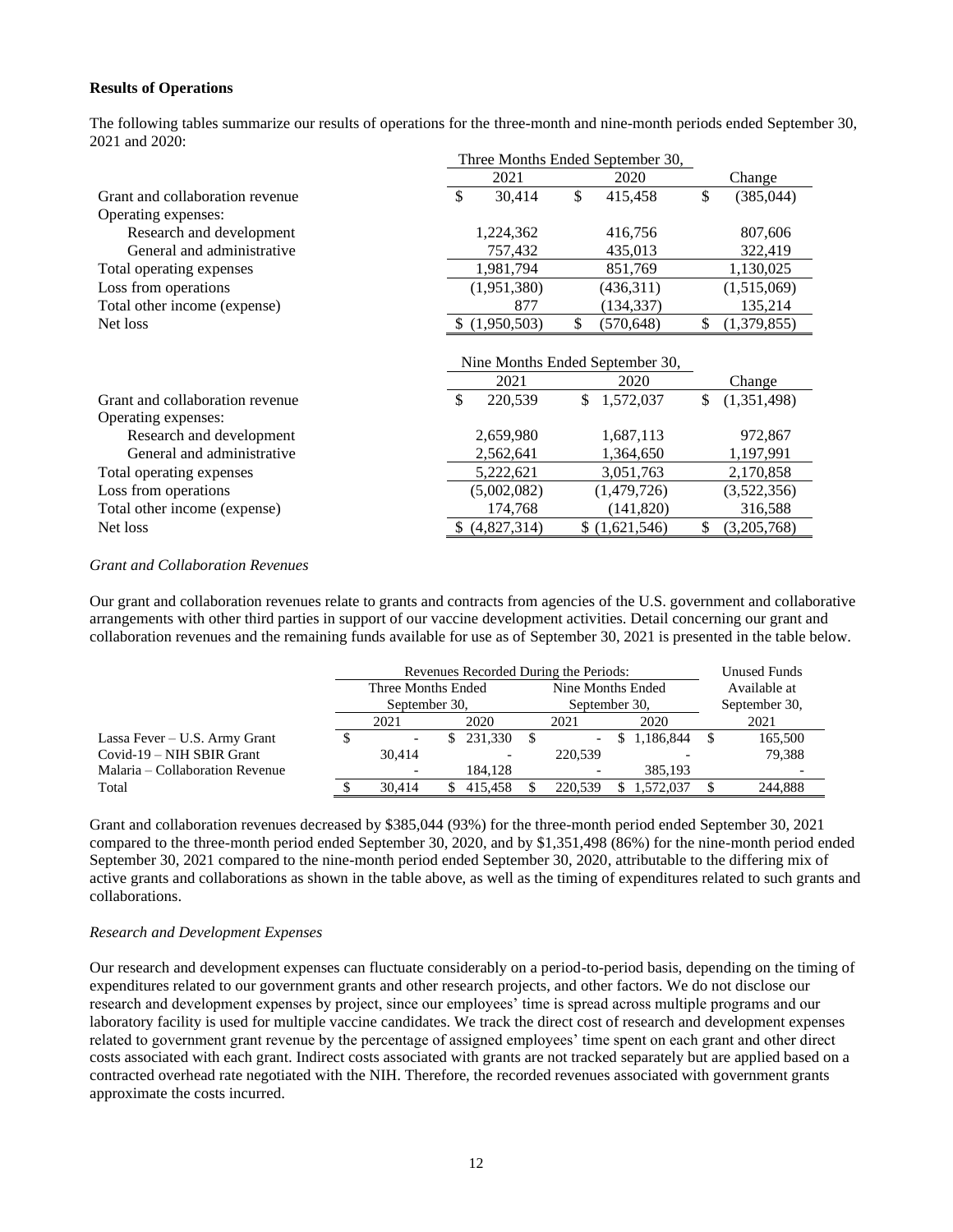For the three-month and nine-month periods ended September 30, 2021, research and development expenses increased by \$807,606 (194%) and \$972,867 (58%), respectively, versus the 2020 periods. Of these increases, \$459,825 during each period relates to upfront license fees (inclusive of \$209,825 of stock-based expense) associated with our in-license of Gedeptin in September 2021. Research and development expense for the three-month and nine-month periods ended September 30, 2021 includes stock-based compensation expense of \$21,468 and \$64,404, respectively associated with employee stock options; no stock-based compensation expense was allocated to research and development expense for the comparable periods of 2020 (see discussion under "Stock-Based Compensation Expense" below). The remaining increases of \$326,313 and \$448,638 for the three-month and nine-month periods ended September 30, 2021, respectively, relate primarily due to expenditures related to our COVID-19 vaccine program, manufacturing process development, and a generally higher level of activity, offset in part by lower external expenditures related to our government grants.

#### *General and Administrative Expenses*

For the three-month and nine-month periods ended September 30, 2021, general and administrative expenses increased by \$322,419 (74%) and \$1,197,991 (88%), respectively. General and administrative expense for the three-month and ninemonth periods ended September 30, 2021 included stock-based compensation expense of \$64,282 and \$184,899, respectively; as compared to \$6,000 and \$24,000, respectively, for the comparable periods of 2020 (see discussion under "Stock-Based Compensation Expense" below). A significant portion of the increase during each period is attributable to higher Delaware franchise taxes, with the remainder primarily due to higher legal, accounting and patent costs; insurance costs; consulting fees; Nasdaq listing fees; investor relations costs; and personnel costs.

#### *Stock-Based Compensation Expense*

The table below shows the components of stock-based compensation expense for the three-month and nine-month periods ended September 30, 2021 and 2020. In general, stock-based compensation expense is allocated to research and development expense or general and administrative expense according to the classification of cash compensation paid to the employee, consultant or director to whom the stock compensation was granted.

|                                        |        | Three Months Ended September 30, | Nine Months Ended September 30, |         |           |  |  |
|----------------------------------------|--------|----------------------------------|---------------------------------|---------|-----------|--|--|
|                                        | 2021   | 2020                             |                                 | 2021    | 2020      |  |  |
| Stock option expense                   | 56.190 | $\overline{\phantom{a}}$         |                                 | 168,570 |           |  |  |
| Stock issued for consulting services   | 29,560 | 6.000                            |                                 | 80.733  | 24,000    |  |  |
| Total stock-based compensation expense | 85.750 | 6.000                            |                                 | 249.303 | \$ 24,000 |  |  |

As a result of the reverse stock splits enacted in April 2019 and in January 2020, we made adjustments and retroactive restatements to all of our outstanding stock options such that the balances in January 2020 were negligible. We therefore recorded no stock-based compensation expense related to our stock option plan for the majority of 2020. We re-initiated employee stock option grants in December 2020.

### *Other Income (Expense)*

Interest income for the three-month and nine-month periods ended September 30, 2021 was \$877 and \$3,998, respectively, as compared to \$90 and \$902, respectively, for comparable periods of 2020. The variances between periods are primarily attributable to cash available for investment and interest rate fluctuations.

Interest expense for the three-month and nine-month periods ended September 30, 2021 was \$-0- and \$1,286, respectively, as compared to \$134,427 and \$142,772, respectively, for comparable periods of 2020. Interest expense for the 2021 periods relates to the GRA Note and PPP Loan, and for the 2020 periods relates to the GRA Note, PPP loan, financing costs associated with insurance premiums, and convertible debentures which were retired during 2020.

During the nine-month period ended September 30, 2021, we recorded a \$172,056 gain on debt extinguishment associated with the forgiveness of the PPP loan principal and accrued interest.

### **Critical Accounting Policies and Estimates**

This discussion and analysis of our financial condition and results of operations is based on our consolidated financial statements, which have been prepared in accordance with accounting principles generally accepted in the United States. The preparation of these financial statements requires management to make estimates and judgments that affect the reported amounts of assets, liabilities, revenues and expenses and related disclosure of contingent assets and liabilities. On an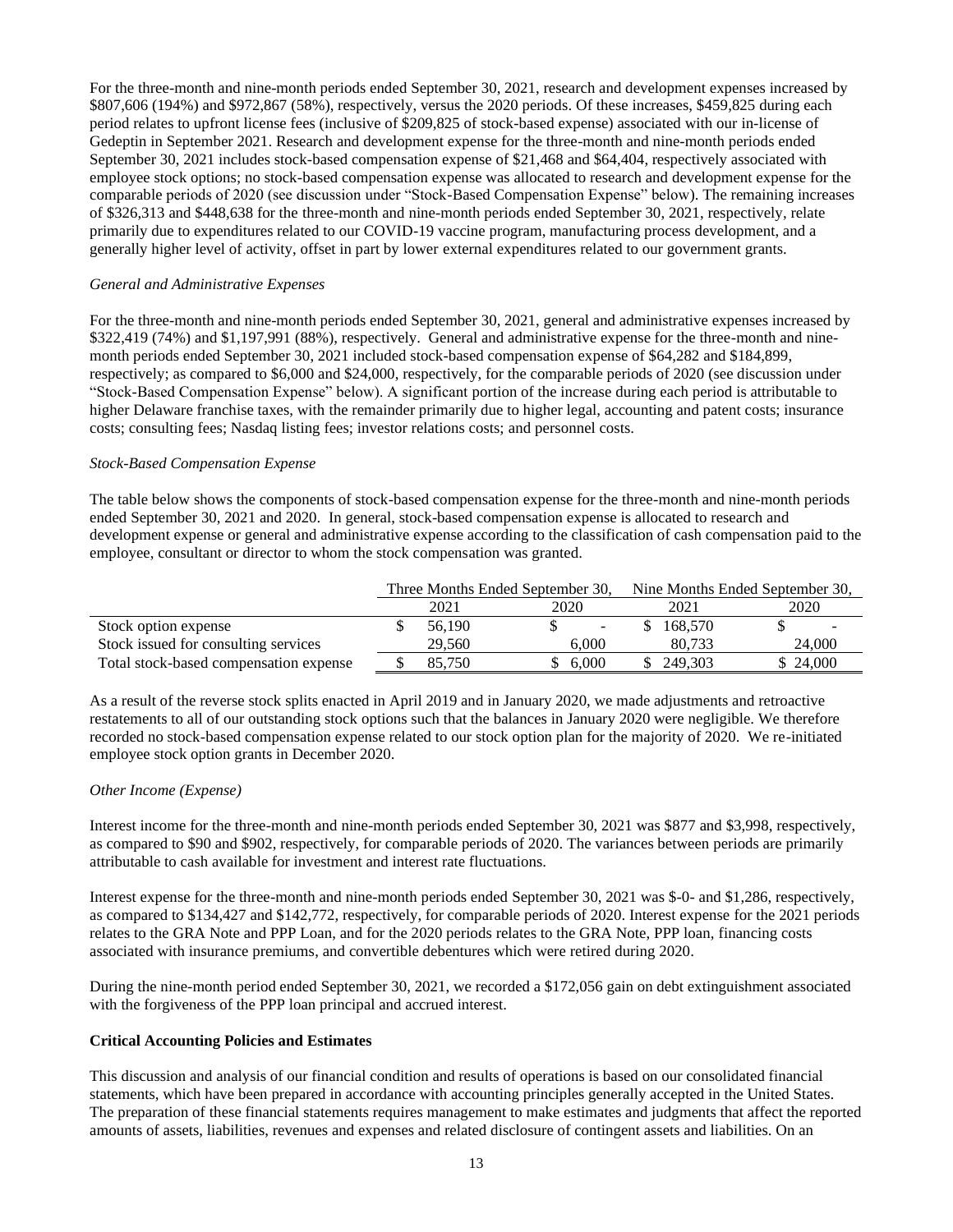ongoing basis, management evaluates its estimates and adjusts the estimates as necessary. We base our estimates on historical experience and on various other assumptions that are believed to be reasonable under the circumstances, the results of which form the basis for making judgments about the carrying values of assets and liabilities that are not readily apparent from other sources. Actual results may differ materially from these estimates under different assumptions or conditions.

For a description of critical accounting policies that affect our significant judgments and estimates used in the preparation of our financial statements, refer to Item 7 in Management's Discussion and Analysis of Financial Condition and Results of Operations and Note 2 to our Consolidated Financial Statements contained in our Annual Report on Form 10-K for the year ended December 31, 2020. There have been no significant changes to our critical accounting policies from those disclosed in our 2020 Annual Report.

*Recent Accounting Pronouncements* **–** Information regarding recent accounting pronouncements is contained in Note 3 to the condensed consolidated financial statements, included in this Quarterly Report.

### **Liquidity and Capital Resources**

From inception through September 30, 2021, we have accumulated net losses of approximately \$50.6 million and we expect to incur operating losses and generate negative cash flows from operations for the foreseeable future. We have funded our operations to date primarily from sales of our equity securities and from government grants and clinical trial assistance.

The following tables summarize our liquidity and capital resources as of September 30, 2021 and December 31, 2020, and our cash flows for the nine-month periods ended September 30, 2021 and 2020:

|                                 |             |                    | December 31, 2020 |
|---------------------------------|-------------|--------------------|-------------------|
| \$                              | 18,107,019  | \$                 | 9,883,796         |
|                                 | 17,824,187  |                    | 9,424,839         |
|                                 |             |                    |                   |
| Nine Months Ended September 30, |             |                    |                   |
|                                 | 2021        |                    | 2020              |
|                                 |             |                    |                   |
| \$                              | (4,513,271) | \$                 | (1,208,619)       |
|                                 | (47, 718)   |                    | (2,470)           |
|                                 | 12,784,212  |                    | 12,508,342        |
|                                 | 8,223,223   | \$                 | 11,297,253        |
|                                 |             | September 30, 2021 |                   |

*Operating Activities* – Net cash used in operating activities of \$4,513,271 for the nine months ended September 30, 2021, was primarily due to our net loss of \$4,827,314, offset by non-cash items such as depreciation expense, stock-based compensation expense and the gain recognized on extinguishment of our PPP loan, and by changes in our working capital accounts. Net cash used in operating activities of \$1,208,619 for the nine months ended September 30, 2020, was primarily due to our net loss of \$1,621,546, offset by non-cash charges such as depreciation and stock-based compensation expense, and by changes in our working capital accounts.

*Investing Activities* – Net cash used in investing activities was \$47,718 and \$2,470 for the nine-month periods ended September 30, 2021 and 2020, respectively, and relates to purchases of property and equipment.

*Financing Activities* – Net cash provided by financing activities was \$12,784,212 for the nine-month period ended September 30, 2021, consisting primarily of (i) net proceeds of \$9,408,920 from a public offering of our common stock, (ii) \$3,404,156 of net proceeds from the exercise of warrants, (iii) \$1,000 expended for the repurchase of outstanding convertible preferred stock, and (iv) \$27,864 in principal repayments toward a note payable to the Georgia Research Alliance, Inc. (the "GRA Note"); the GRA Note has now been fully repaid. Additionally, during May 2021, our PPP loan of \$170,200, together with \$1,856 of accrued interest, was forgiven by the lender and extinguished.

Net cash provided by financing activities was \$12,508,342 for the nine-month period ended September 30, 2020, consisting of (i) net proceeds of \$11,158,496 from a public offering of our common stock and warrants, (ii) net proceeds of \$300,000 from the sale of our convertible preferred stock, (iii) \$170,200 of PPP loan proceeds, (iv) \$888,500 of net proceeds from issuance of a note payable, and (v) \$8,854 in principal repayments toward the GRA Note.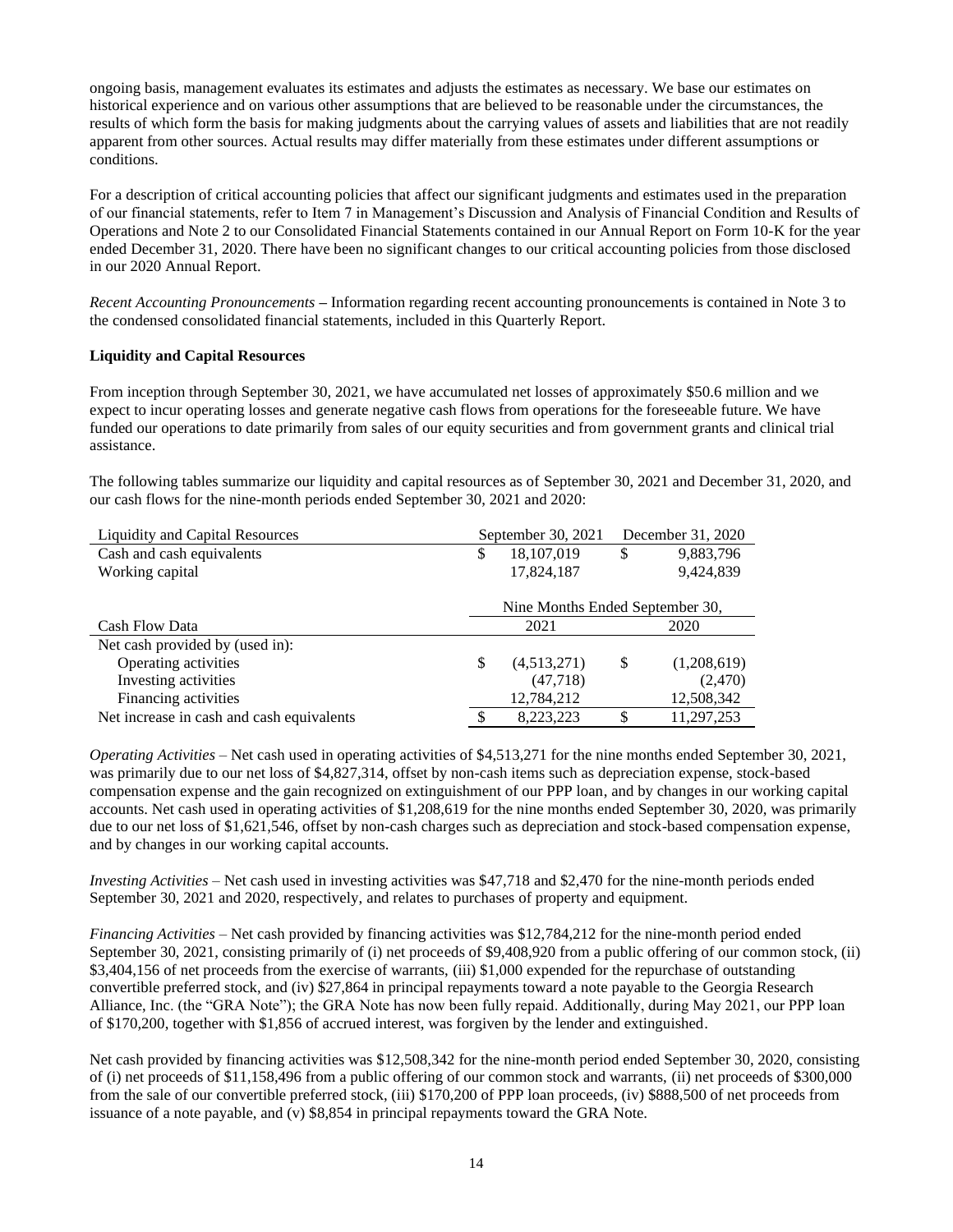#### **Funding Requirements and Sources of Capital**

Our primary uses of capital are for salaries and related expenses for personnel, manufacturing costs for preclinical and clinical materials, third-party research services, laboratory and related supplies, legal and other regulatory expenses, and general overhead costs. We expect these costs will continue to be the primary operating capital requirements for the near future.

We believe our existing cash and cash equivalents will be sufficient to meet our anticipated cash requirements through mid-2022. However, our forecast of the period of time through which our financial resources will be adequate to support our operations is a forward-looking statement that involves risks and uncertainties and is based on assumptions that may prove to be wrong; actual results could vary materially. We may need to obtain additional funds sooner than planned or in greater amounts than we currently anticipate. The actual amount of funds we will need to operate is subject to many factors, some of which are beyond our control. These factors include the progress of our research activities; the number and scope of our research programs; the progress and success of our pre-clinical and clinical development activities; the progress of the development efforts of parties with whom we have entered into research and development agreements; the costs of manufacturing our product candidates, and the progress of efforts with parties with whom we may enter into commercial manufacturing agreements; our ability to maintain current research and development programs and to establish new research and development and licensing arrangements; the costs involved in prosecuting and enforcing patent claims and other intellectual property rights; the terms and timing of establishing and maintaining collaborations, licenses and other similar arrangements; the impact of any natural disasters or public health crises, such as the COVID-19 pandemic; the costs associated with any products or technologies that we may in-license or acquire; and the costs and timing of regulatory approvals.

We will need to continue to raise additional capital to support our future operating activities, including progression of our development programs, preparation for commercialization, and other operating costs. Financing strategies we may pursue include, but are not limited to, the public or private sale of equity, debt financings or funds from other capital sources, such as government funding, collaborations, strategic alliances or licensing arrangements with third parties. There can be no assurances additional capital will be available to secure additional financing, or if available, that it will be sufficient to meet our needs on favorable terms. If we are unable to raise additional capital in sufficient amounts or on terms acceptable to us, we may have to significantly delay, scale back or discontinue the development of one or more of our product candidates.

We expect our research and development costs to increase as we continue development of our various programs and as we move toward later stages of development, especially with regard to clinical trials. Our expenditures during 2022 and beyond will increase significantly as a result of the license fees and development costs we assumed related to the Gedeptin and COH04S1 clinical programs. We do not provide forward-looking estimates of costs and time to complete our research programs due to the many uncertainties associated with biotechnology research and development. Due to these uncertainties, our future expenditures are likely to be highly volatile in future periods depending on the outcomes of the trials and studies. As we obtain data from pre-clinical studies and clinical trials, we may elect to discontinue or delay certain development programs to focus our resources on more promising product candidates. Completion of preclinical studies and human clinical trials may take several years or more, but the length of time can vary substantially depending upon several factors. The duration and the cost of future clinical trials may vary significantly over the life of the project because of differences arising during development of the human clinical trial protocols, including the length of time required to enroll suitable patient subjects, the number of patients that ultimately participate in the clinical trial, the duration of patient follow-up, and the number of clinical sites included in the clinical trials.

We expect, for the remainder of 2021, our general and administrative expenses to remain reasonably consistent with that of the third quarter of 2021. We expect that our general and administrative costs will increase during 2022 in support of expanded research and development activities and other general corporate activities.

*Grant Funding* – We have ongoing government support for our COVID-19 vaccine program through a Small Business Innovative Research (SBIR) grant from NIAID and for our Lassa Fever vaccine program via a grant from the U.S. Department of Defense. As of September 30, 2021, there is \$244,888 in approved grant funds remaining and available for use through mid-2022. Additionally, our Sudan ebolavirus and Marburg virus vaccine candidates are being developed in collaboration with researchers at the University of Texas Medical Branch (UTMB) and Battelle Memorial Institute utilizing the suite of preclinical services from NIAID. We are currently seeking sources of capital through additional government and quasi-government grant programs and clinical trial support, although there can be no assurance any such funds will be obtained.

*Clinical Trial Support* – NIAID has funded the costs of conducting all of our human clinical trials (Phase 1 and Phase 2a) to date for our preventive HIV vaccines, with GeoVax incurring certain costs associated with manufacturing the clinical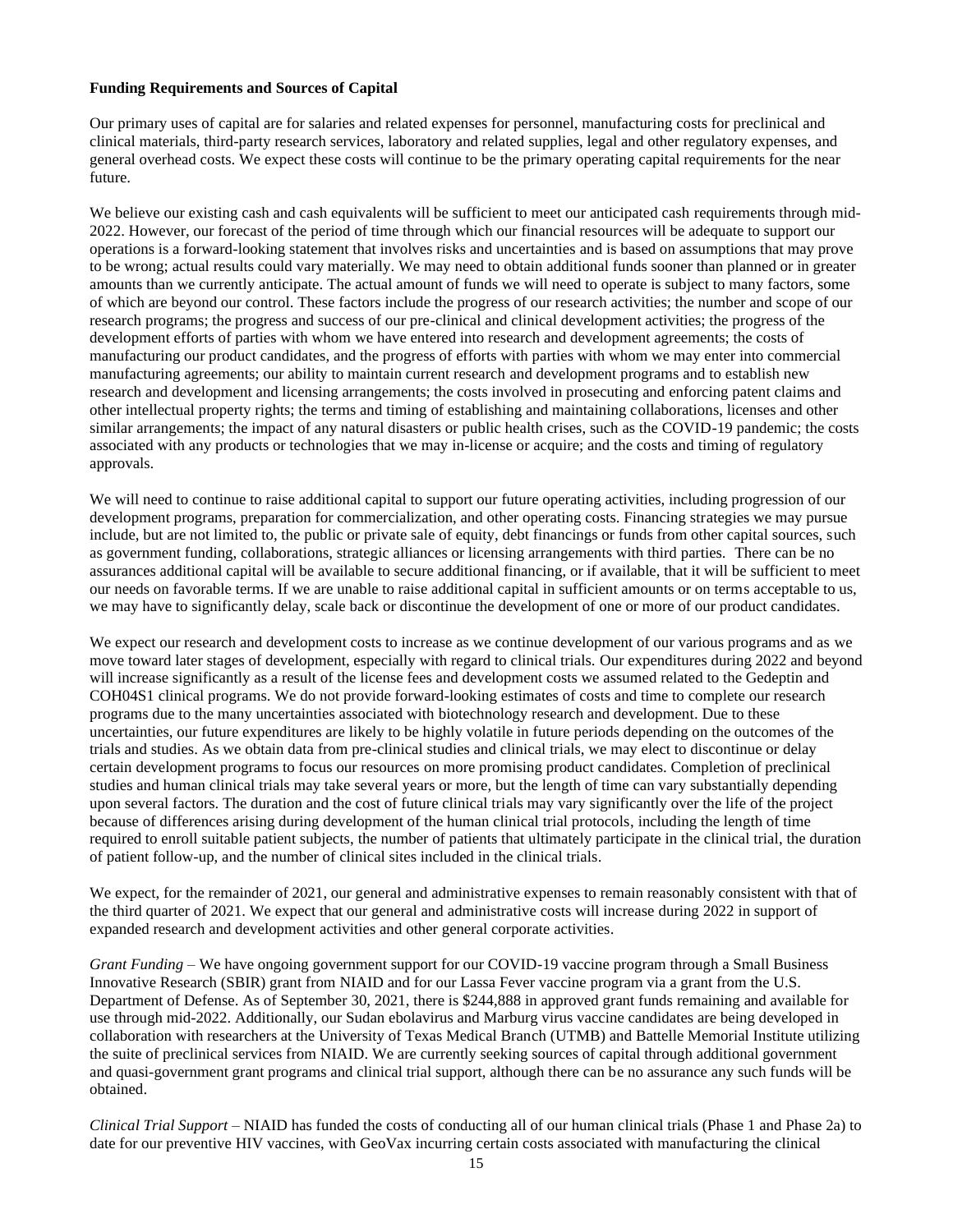vaccine supplies and other study support. We expect that NIAID will also fund the cost of the planned Phase 1 trial (HVTN 132) to further evaluate the safety and immunogenicity of adding "protein boost" components to our vaccine, GOVX-B11. The start of HVTN 132 has been delayed due to COVID-19, and we await further information from NIAID and HVTN on when the trial may commence. Additionally, we are party to a collaboration with a consortium led by researchers at the University of California, San Francisco (UCSF), using our vaccine as part of a combinational therapy to induce remission in HIV-positive individuals; this program is currently undergoing clinical trials. Similar to HVTN 132, this trial has been affected by the pandemic, so we await further information regarding the status of patient enrollment and trial results. Our prior collaboration with American Gene Technologies International, Inc. (AGT) was recently discontinued due to AGT's remodeling of their clinical trial plans. Gedeptin is in a Phase 1/2 trial, being conducted at Stanford University in collaboration with Emory University; the initial stage of the study (10 patients) is being funded by the FDA pursuant to its Orphan Products Clinical Trials Grants Program.

*Equity Funding* – During February 2021, we closed an underwritten public offering of our common stock for net proceeds of \$9,408,920. During January, February and August 2021, certain of our outstanding stock purchase warrants were exercised, resulting in net proceeds to us of \$3,404,156. As of September 30, 2021, there are 2,816,631 stock purchase warrants outstanding, including 1,819,966 publicly-traded warrants (Nasdaq: GOVXW) exercisable for cash at \$5.00 per share and expiring on September 29, 2025. Should these warrants be exercised in full, we would receive approximately \$9.1 million in gross proceeds.

#### **Off-Balance Sheet Arrangements**

We have no off-balance sheet arrangements that are likely or reasonably likely to have a material effect on our financial condition or results of operations.

#### **Item 3 Quantitative and Qualitative Disclosures About Market Risk**

Not applicable to smaller reporting companies.

#### **Item 4 Controls and Procedures**

#### *Evaluation of disclosure controls and procedures*

Disclosure controls and procedures are controls and other procedures that are designed to ensure that the information required to be disclosed in reports filed or submitted under the Securities Exchange Act of 1934, as amended (Exchange Act), is (1) recorded, processed, summarized, and reported within the time periods specified in the SEC's rules and forms and (2) accumulated and communicated to management, including the Chief Executive Officer and Principal Financial and Accounting Officer, as appropriate to allow timely decisions regarding required disclosure.

Our management has carried out an evaluation, under the supervision and with the participation of our Principal Executive Officer and our Principal Financial and Accounting Officer, of the effectiveness of the design and operation of our disclosure controls and procedures pursuant to Exchange Act Rules 13a-15 and 15d-15 as of the end of the period covered by this report. Based on that evaluation, our Chief Executive Officer and Chief Financial Officer have concluded that, as of the end of the period covered by this report, our disclosure controls and procedures are effective to ensure that information required to be disclosed by us in the reports that we file or submit under the Exchange Act is recorded, processed, summarized, and reported within the time periods specified in the Securities and Exchange Commission's rules and forms.

#### *Changes in internal control over financial reporting*

Although we have modified certain of our internal control procedures as a result of the COVID-19 pandemic, there were no significant changes in our internal control over financial reporting that occurred during the three months ended September 30, 2021 that have materially affected, or are reasonably likely to materially affect, our internal control over financial reporting.

#### *Limitations on controls*

Management does not expect that our disclosure controls and procedures or our internal control over financial reporting will prevent or detect all error and fraud. Any control system, no matter how well designed and operated, is based upon certain assumptions and can provide only reasonable, not absolute, assurance that its objectives will be met. Further, no evaluation of controls can provide absolute assurance that misstatements due to error or fraud will not occur or that all control issues and instances of fraud, if any, within the Company have been detected.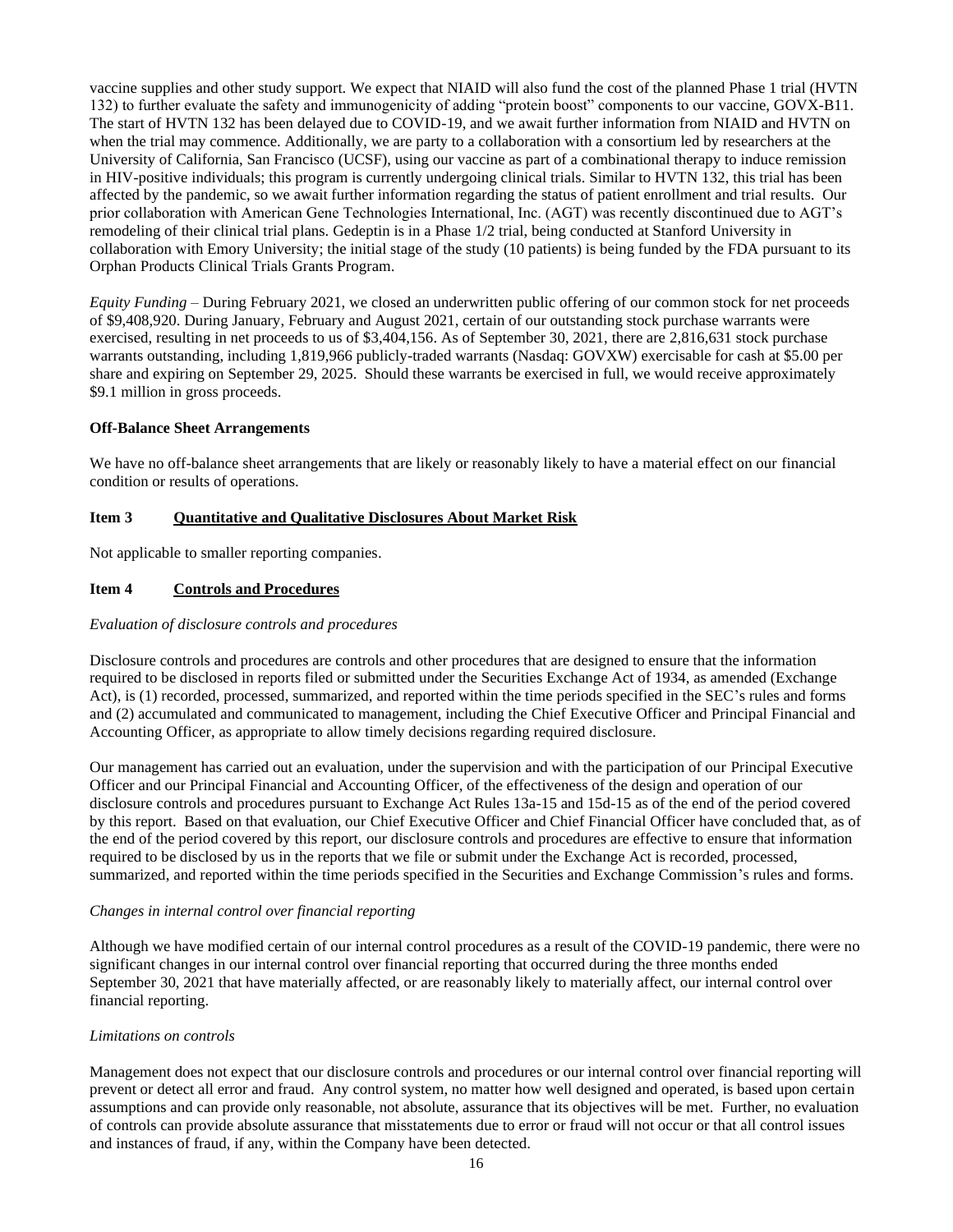## **PART II -- OTHER INFORMATION**

# **Item 1 Legal Proceedings**

None.

# **Item 1A Risk Factors**

For information regarding factors that could affect our results of operations, financial condition or liquidity, see the risk factors discussed under "Risk Factors" in Item 1A of our most recent Annual Report on Form 10-K. See also "Forward-Looking Statements," included in Item 2 of this Quarterly Report on Form 10-Q. There have been no material changes from the risk factors previously disclosed in our most recent Annual Report on Form 10-K.

## **Item 2 Unregistered Sales of Equity Securities and Use of Proceeds**

There were no sales of unregistered securities during the period covered by this report that have not previously been reported on Form 8-K.

# **Item 3 Defaults Upon Senior Securities**

None.

# **Item 4 Mine Safety Disclosures**

Not applicable

## **Item 5 Other Information**

During the period covered by this report, there was no information required to be disclosed by us in a Current Report on Form 8-K that was not so reported, nor were there any material changes to the procedures by which our security holders may recommend nominees to our board of directors.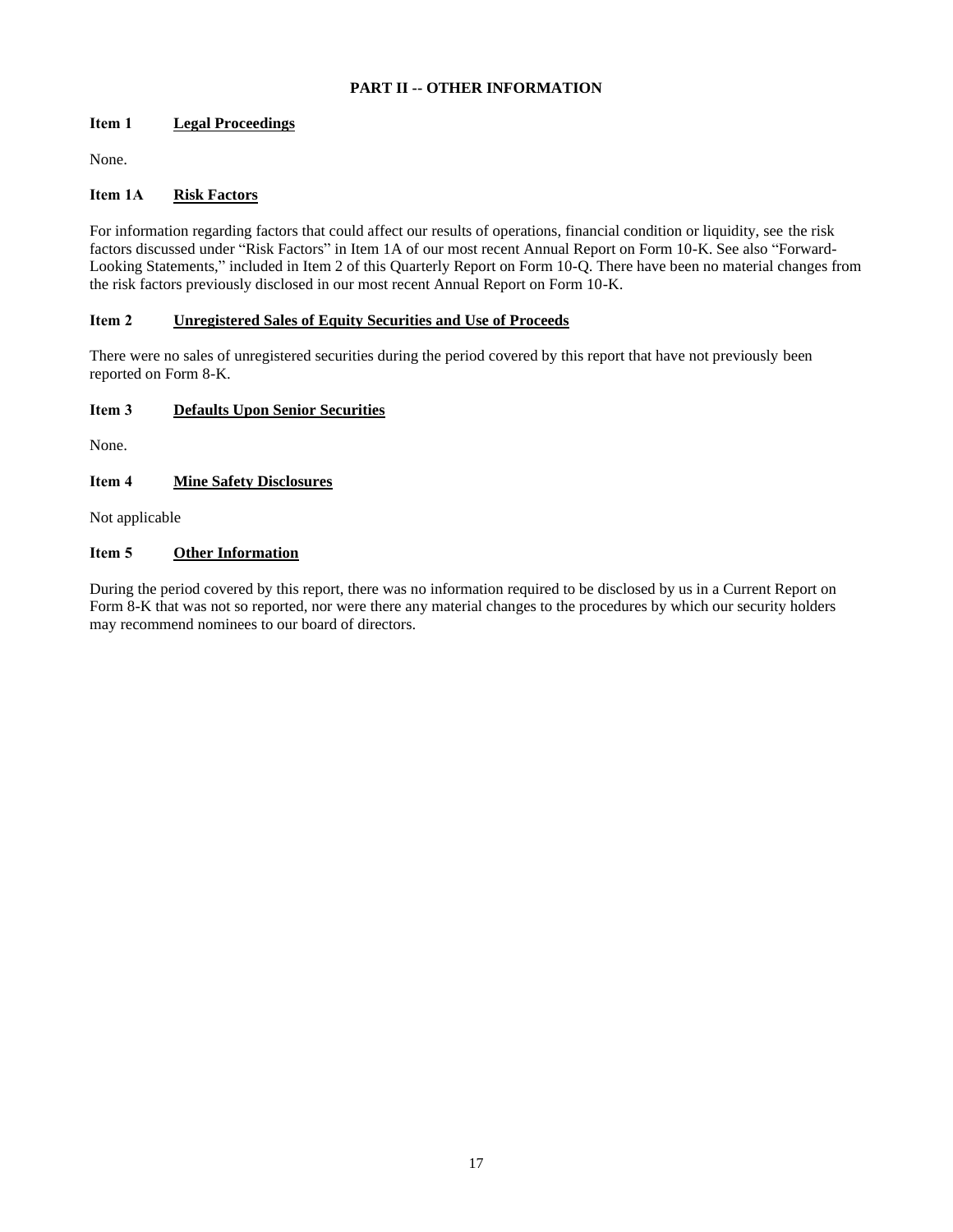# **Item 6 Exhibits**

| Exhibit     |                                                                                                               |
|-------------|---------------------------------------------------------------------------------------------------------------|
| Number      | Description                                                                                                   |
| 4.1         | <u>Common Stock Purchase Warrant issued to PNP Therapeutics, Inc., dated September 28, 2021</u> (2)           |
| 10.1        | <u>Assignment and License Agreement, dated September 28, 2021, by and between GeoVax, Inc. and PNP</u>        |
|             | Therapeutics, Inc. (2)                                                                                        |
| 10.2        | Exclusive License Agreement, dated November 9, 2021, by and between GeoVax, Inc. and City of Hope (3)         |
| $10.3$ *,** | GeoVax Labs, Inc. 2020 Stock Incentive Plan, as amended and restated August 11, 2021                          |
| $31.1*$     | Certification pursuant to Rule $13a-14(a)$ or $15d-14(a)$ of the Securities Exchange Act of 1934              |
| $31.2*$     | Certification pursuant to Rule 13a-14(a) or 15d-14(a) of the Securities Exchange Act of 1934                  |
| $32.1*$     | Certification pursuant to 18 U.S.C. Section 1350, as adopted by Section 906 of the Sarbanes-Oxley Act of 2002 |
| $32.2*$     | Certification pursuant to 18 U.S.C. Section 1350, as adopted by Section 906 of the Sarbanes-Oxley Act of 2002 |
| 101.INS     | Inline XBRL Instance Document (the Instance Document does not appear in the Interactive Data Files because    |
|             | its XBRL tags are embedded with the Inline XBRL Document) (1)                                                 |
| 101.SCH     | Inline XBRL Taxonomy Extension Schema Document (1)                                                            |
| 101.CAL     | Inline XBRL Taxonomy Extension Calculation Linkbase Document (1)                                              |
| 101.DEF     | Inline XBRL Taxonomy Extension Definition Linkbase Document (1)                                               |
| 101.LAB     | Inline XBRL Taxonomy Extension Label Linkbase Document (1)                                                    |
| 101.PRE     | Inline XBRL Taxonomy Extension Presentation Linkbase Document (1)                                             |
| 104         | Inline XBRL for the cover page of this Quarterly Report on Form 10-Q and included in the Exhibit 101 Inline   |

\* Filed herewith<br>\*\* Indicates a mar

XBRL Document Set (1)

- Indicates a management contract or compensatory plan or arrangement
- (1) These interactive data files shall not be deemed filed or a part of a registration statement or prospectus for purposes of Sections 11 or 12 of the Securities Act of 1933, as amended, or Section 18 of the Securities Exchange Act of 1934, as amended, or otherwise subject to liability under these sections.
- (2) Incorporated by reference from the Registrant's Current Report on Form 8-K filed September 29, 2021.<br>
(3) Incorporated by reference from the Registrant's Current Report on Form 8-K filed November 10, 2021.
- Incorporated by reference from the Registrant's Current Report on Form 8-K filed November 10, 2021.